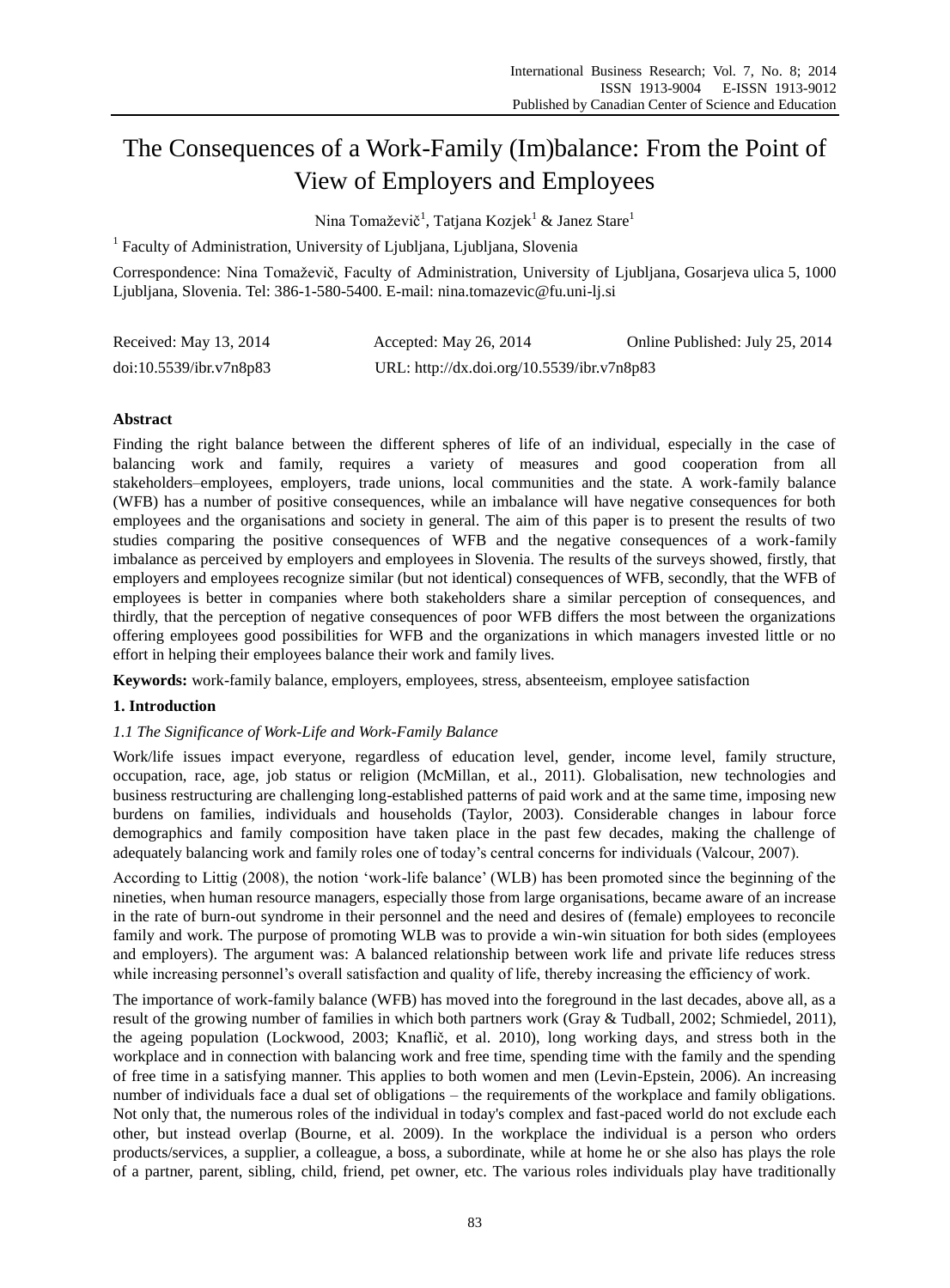been viewed as opposing, implicitly suggesting that attention to one area of a person's life necessarily detracts from the others, and that juggling and managing multiple roles causes stress and emotional strain (Lockwood, 2003).

Work-family balance is therefore a complex field, since it does not only relate to challenges faced by parents with children. Rather, it concerns everyone whose environment includes individuals in need of special care and assistance, including the sick and/or elderly. Finding a balance between different areas of life requires a range of measures and good cooperation by both employees, organisations and trade unions, and the state and local communities (Doorne-Huiskes, Remery & Schippers, 2003, COFACE, 2008). All parties involved must be aware of the existence of the problem related to balancing work and family lives, and of their responsibilities in addressing it.

The result of the increasing difficulty of balancing work and family lives is the increasing frequency of people starting families at a later age, a decrease in the number of children or people with no children at all. Alternatively, some parents may choose to temporarily or permanently stop working. Children whose parents do not work are more likely to be poor, whereas mothers who have interrupted their careers to care for their children are exposed to a higher risk of poverty in later life. Finding a good work-family balance is thus a critical issue for the well-being of children and society, as both poverty and a lack of personal attention can harm child development (OECD, 2008).

In times of economic crisis, many employers plead a lack of resources for the promotion of activities favouring work-family balance and rapidly reduce labour costs and dismiss workers. Such measures are, however, short-term in nature and bring with them numerous costs associated with social hardship. Although some work-family balance measures are not expensive, many do, however, involve some costs. When undertaking the cost-benefit analysis of such measures, an immediate short-term focus on costs must be carefully weighted and balanced against longer-term benefits for the employer (ILO, 2004; Kisilewitz & Bedington, 2009).

Reconcilation of work and private/family lives is a key element in the quality of work and employment, meriting a mention in the Europe 2020 strategy (European Commission, 2010; Aristovnik & Pungartnik, 2009).

# *1.2 Definition of Work-Life and Work-Family Balance*

Work-life balance (WLB) means effectively combining working life with private obligations or aspirations (Littig, 2008). According to Taylor (2003), there are many different definitions of the term work-life balance. He argues that 'balance' is presumed to exist between the paid work we perform and the lives we lead outside our job. But in reality, life and work overlap and interact. According to Lockwood (2003) and McMillan, Morris & Atchley (2012) WLB has different meanings depending on the context in which it is used. There are different terms and definitions used in connection to WLB, such as work/life, work/family, work/family balance, work/family conflict, family-friendly benefits, work/life programs, work/life initiatives, work/family culture, boundary crossing, work-life harmony, etc.

WLB ranges from a narrow understanding of WLB primarily addressing the reconciliation of work and family lives to an expanded understanding including health care, (further) training and life-long learning. Work/life initiatives can potentially deal with a wide range of issues including: on-site childcare, emergency childcare assistance, seasonal childcare programs (such as March Break or Christmas), eldercare initiatives (comprising referral programs, eldercare assessment, case management, local organizations or businesses that can help with information or products, or seminars and support groups), referral programs for care services, local organizations, etc., flexible working arrangements, parental leave for adoptive parents, family leave policies, other leaves of absence policies such as educational leaves, community service leaves, self-funded leaves or sabbaticals, employee assistance programs, on-site seminars and workshops (covering such topics as stress, nutrition, smoking, communication, etc.), internal and/or external educational or training opportunities, fitness facilities, or fitness membership assistance (financial). WLB can be seen in at least three social contexts: increasing participation of women in the labour market, demographic changes and corporate interest regarding flexible labour. Ashforth et. al. (2000) in their 'boundary theory' describe how individuals cross boundaries between the roles of home, work and other social life realms (e.g. health clubs, churches, local bars).

Special attention when talking about WLB is often devoted to employees with children. In continuation, the article will place emphasis on balancing work and family. The representative of traditional efforts to define WFB Frone (2003) contends that balance occurs when there is a 'lack of conflict or interference between the work and family role'. Opponents such as Grzywacz & Carlson (2007) define WFB as 'the accomplishment of role-related expectations that are negotiated and shared between an individual and his or her role-related partners in work and family domains'. Greenhaus, Collins & Shaw (2003) define WFB as 'the extent to which individuals are equally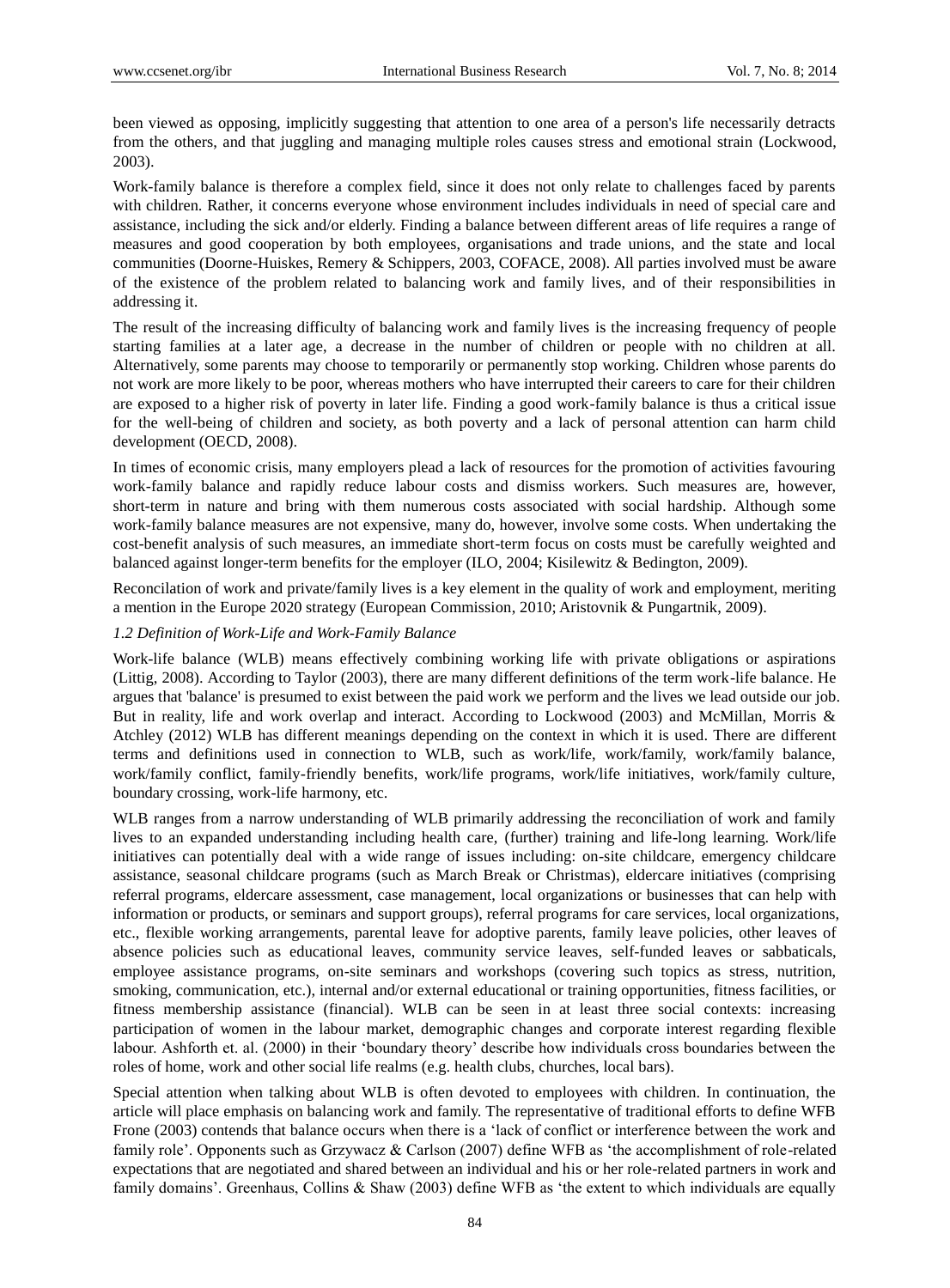engaged in – and equally satisfied with – their work and family roles'. They claim that the definition is broad enough so that it includes both positive and negative balances. To this end, balance becomes a continuum with imbalance (in either role) anchoring one end and balancing (again in either role) the other end. Later, Greenhaus and Allen (2011) states that WFB has to be defined from a custom-tailored perspective; i.e. as 'the extent to which effectiveness and satisfaction in work and family roles are compatible with an individual's life values at a given point in time'.

Clark (2000) in her 'work-family border theory' explains how individuals balance work and home by reducing role conflict and crossing the borders between these life realms, e.g. receiving family-oriented phone calls at work or taking business calls at home. When the boundaries between the work and family microsystems are sufficiently permeable and flexible, processes occur whereby aspects of the work and family domains influence each other. Some researchers define work-family balance in terms of work-family conflict and facilitation, e.g. Grzywacz & Bass (2003), stating that work-family conflict maps onto the concept of demands, whereas capabilities are relevant for facilitation. Others have defined WFB as the absence of work-family conflict (Clark 2001; Salzstein, Ting & Salzstein, 2001).

The Lattice Group (2010) claims that the current WL (and WF) models in the USA are organised around an ideal worker immune from family life and personal needs. But individuals with personal needs and a family often cannot perform as ideal workers. Achieving work-family balance is particularly difficult in the case of single-parent families and in the case of older children who are not yet able to look after themselves; therefore the formulation of a work-family balance policy should take into account all those who are not fully capable of looking after themselves (Švab, 2007; OECD, 2008).

Reconciling work and family lives is thus not only a matter of helping families or women, but a central social issue (Fernández Cordón, 2009). Parasuraman & Greengaus (2002), Švab (2007) and Thévenon (2008) point out that when reconciling family life and work it is also necessary to take into account the ageing population, meaning that in the future, support should not only be aimed at families with children but also at families caring for elderly relatives.

The majority of studies on WFB are focused on employed men and women who are married or living with a partner or people with children. Single-earner mothers and fathers, single and childless employees with extensive obligations regarding eldercare, blended families with children from both partners' prior marriages, families with shared custody of children and grandparents raising their grandchildren have been omitted from studies (Parasuraman & Greenhaus, 2002).

# *1.3 Purpose of the Study*

The main purpose of our study was to identify whether the consequences of work-family balance or work-family imbalance, as perceived by employees and employers, are identical or different. The goals of the studies presented in the paper were to establish:

- the most evident positive consequences of work-family balance and most evident negative consequences of work-family imbalance as assessed by employers and employees and
- whether any discrepancies in motives for encouraging WFB of employees among organizations existed.

The paper is divided into the following sections. Following the introduction in which the significance and definitions of work-life balance are presented, a brief overview of literature regarding the consequences of work-family (im)balance for employees and employers is presented and supplemented with a description of reasons for encouraging WFB of employees. This is followed by a presentation of the results of the empirical studies conducted among employees and employers (management or HR representatives of organisations) in Slovenia within in the context of the research project 'Improving the Working Environment with Innovative Solutions' (INODEL), which was co-financed by the European Commission from the European Social Fund (ESF). In discussion and conclusion, a summary of the key findings and suggested avenues for further research are presented.

# **2. Literature Review: Consequences of Work-Family (Im)Balance and Reasons for the Encouragement of Work Family Balance**

Work-family imbalance has numerous negative consequences for both employees and employers (i.e., organisations), and therefore for the wider community as well (Byron, 2005; Jones, Burke & Westman, 2005; Haemmig & Bauer, 2009). On the other hand, a balance in at least the majority of key areas of an individual's life brings significant advantages, both material and non-material, to all involved (Lockwood, 2003; Dallimore & Mickel, 2006). The literature review will firstly focus on the positive consequences of work-family balance as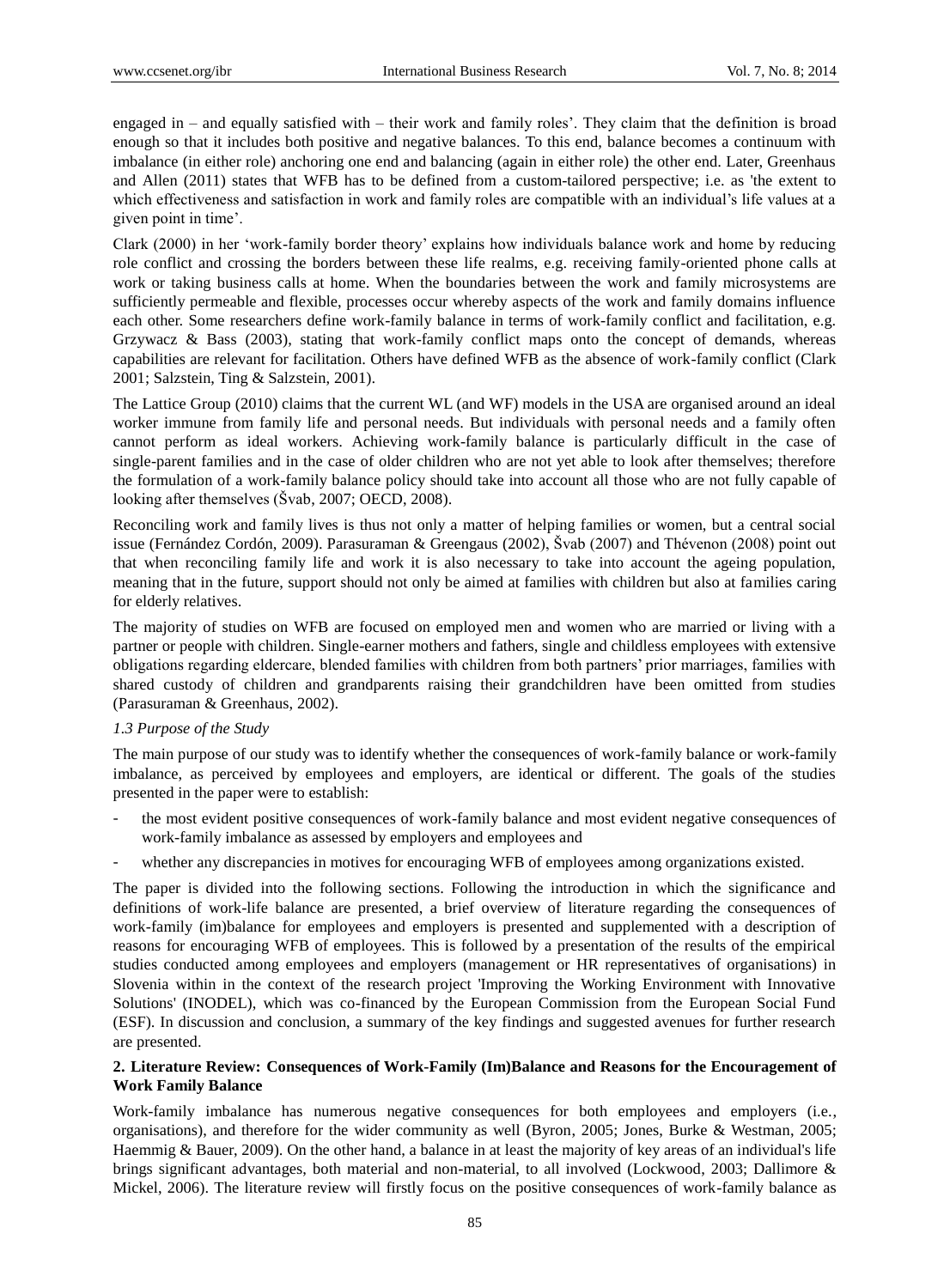well as on the negative consequences of work-family imbalance and, secondly, on reasons for encouraging work-family balance of employees. Both will represent a theoretical basis for the hypotheses of our study.

### *2.1 Positive Consequences of Work-Family Balance and Negative Consequences of Work-Family Imbalance*

Based on numerous studies on work-family (im)balance, researchers have cited various positive consequences of WFB (e. g. Lockwood, 2003; Dallimore & Mickel, 2006) and negative consequences of work-family imbalance (e.g. Parasuraman & Greenhaus, 2002; Haemmig & Bauer, 2009) for both employees and employers. According to Doorne-Huskies, Remery & Schippers (2003), Lockwood (2003), Taylor (2003), MCYS (2004), Bird (2006), Commission of the European Communities (2008), ILO (2004), Littig (2008), Tariq et al. (2012) family-friendly practices bring with them the following major positive consequences (benefits) for employees:

- decreased stress and burnout caused by reducing conflicts between work and family responsibilities, more leisure time,
- less ill health, both physical and mental and therefore a higher quality of life,
- a more supportive and positive working environment where each person is valued and needed, also contributing to making team work easier and more efficient,
- job satisfaction, increased empowerment, control over the workday, increased passion for work.

The positive consequences that employers can derive from family-friendly practices are also numerous (Dench, et al. 2000; Lockwood, 2003; Casper & Buffardi, 2004; ILO, 2004; Bird, 2006; Dallimore & Mickel, 2006; Darmanin, 2006; Dunne & Teg, 2007; Commission of the European Communities, 2008; Knaflič, et al. 2010):

- reduced absenteeism and lateness,
- reduced staff turnover, which can lower the costs of recruitment, induction and training associated with the replacement of absent employees,
- enhanced capacity to attract a broader range of candidates and retain high-quality employees, both men and women, in a competitive job market (organisational attractiveness),
- enhanced performance and motivation among employees and improve productivity,
- increased efficiency and cost effectiveness resulting from a decrease in downtime or overheads (employees working from their homes),
- improved teamwork, communication and relations between employees and with customers,
- creation and maintenance of a competitive edge and innovation, contributing to improved competitiveness,
- enhanced image of the employer,
- decreased likelihood of unethical business practices,
- increased work motivation, job satisfaction and morale increasing employee job empowerment and commitment, and greater cooperation, loyalty and innovativeness.

Taylor (2003) emphasises that employee commitment can make the difference between those organisations which are able to compete in the market place and those which cannot. The adoption of measures for a better work-family balance involves short-term costs, but in the long term the overall costs of business are reduced as a result of reduced work absenteeism and improved productivity (Doorne-Huskies, Remery & Schippers, 2003; McGuire, Kenney & Brashler, 2010).

Many empirical studies have focused on consequences of work-family imbalance which directly influence the employee, e.g. alcohol use, job and life satisfaction, career and family satisfaction, fatigue, exhaustion, depression, psychical ailments (Beutell & Wittig-Berman, 1999; Boyar, et al., 2003; Jansen, et al., 2003). But there are also those consequences that are related to work behaviours which significantly influence the performance of employers, e.g. absenteeism, leaving work early and tardiness, since they contribute to dysfunctional norms, cause disruption to staffing and cost money (Iverson & Deery, 2001; Greenhaus, et al., 2001; Kossek, et al., 2001).

As described above, one can see that the positive consequences of WFB activities are usually stated as precisely the opposite of the negative consequences that arise in case if the organisation fails to place sufficient effort in supporting its employees in dealing with work-family conflicts. On the basis of theoretical research on the consequences of work-family (im)balance, we developed the following hypotheses:

**H1a:** The feeling of stress and overwork/burnout are the most evident negative consequences of work-family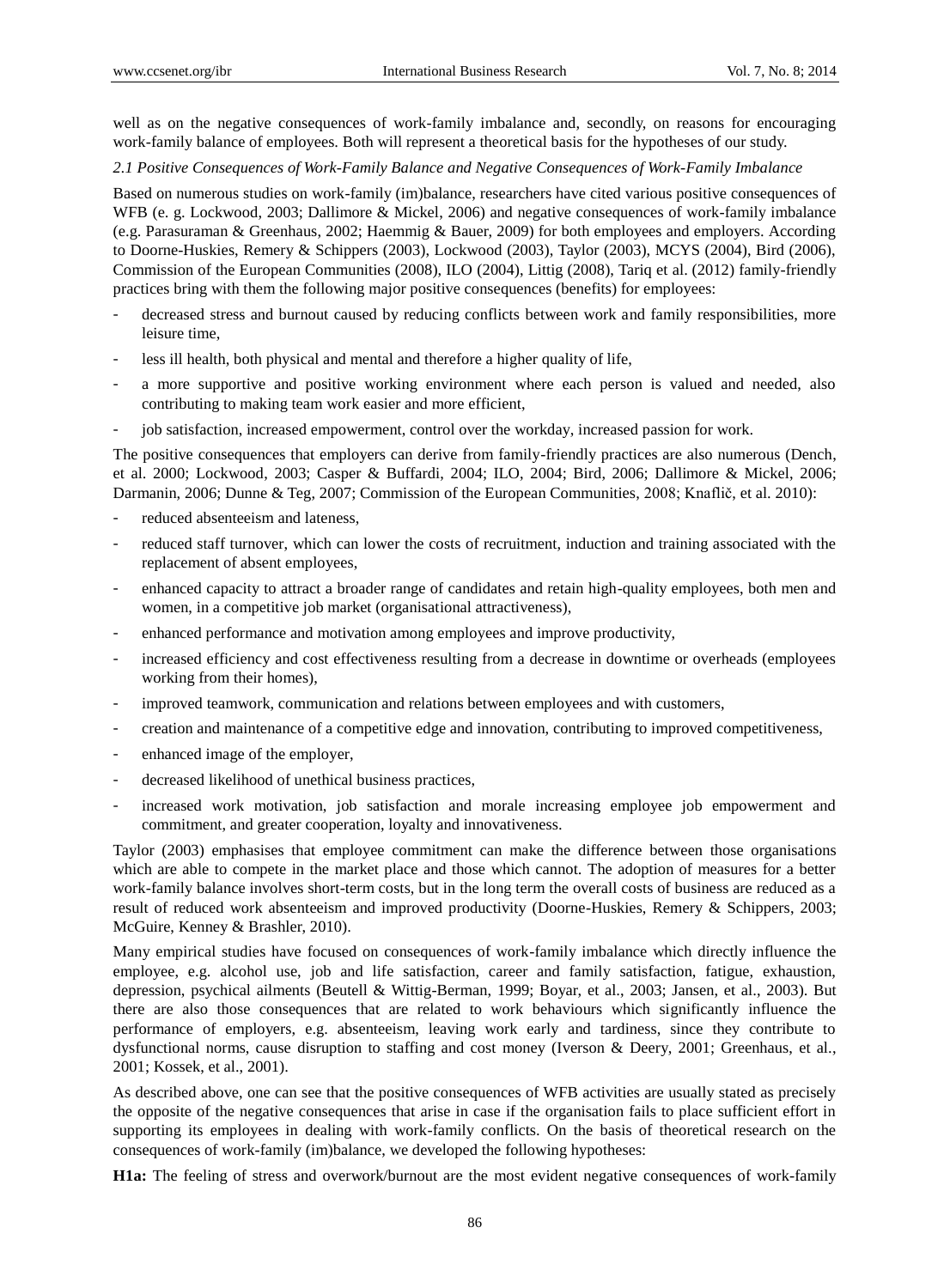#### imbalance.

**H1b:** A decrease in absenteeism due to sick leave and increased satisfaction are the most evident positive consequences of work-family balance.

The main sources of data (examples of consequences) for the hypotheses, were found in the works of Saltzstein, Ting & Salzstein (2001), Lockwood (2003), Behson (2005), Bird (2006), Dallimore & Mickel (2006), Dunne & Teg (2007), Knaflič et al. (2010). Parasuraman & Greenhaus (2002) claim that limited research on the positive connections between work and family, and overemphasis on work-family conflict and its negative consequences exist.

## *2.2 Reasons for Encouraging WFB of Employees*

There are theoretical and empirical reasons for expecting that by reducing work-family imbalance, a family-supportive work environment would enhance employees' satisfaction with their job, family and life in general (Lapierre, et al., 2008). According to Allen (2001), the more employees perceive their work environment as family-supportive, the less they experience work-family imbalance. Theory and practice also reveal that the differences exist between various organisations in terms of the intensity of motives for encouraging WFB. One would expect the main motive to be the minimisation of negative consequences and maximisation of positive ones. Many of these consequences only appear in the long term and are not directly reflected in financial results. For this reason, particularly in crisis situations, when states, local communities and employers introduce austerity measures, the latter should not only be directed towards the immediate removal of previously acquired rights but also review the advantages of measures that could still be introduced in order to achieve a more effective WFB. It is vital to assess the positive consequences of such measures in the long term, taking into account the crossover and indirect reflection of their effects on all levels of quality of life – health and satisfaction of the population, social conditions, societal relations, etc.

Lockwood (2003), Žaucer-Šefman (2007) and McGuire, Kenney & Brashler (2010) point out that the costs resulting from discriminatory behaviour towards parenthood in the workplace and work-family imbalance can be extremely high. They divide these into:

- direct costs, e.g. absenteeism, fluctuation, more frequent interruptions of work, abuse of sick time, a poor ratio between time expended and quality of work, more accidents at work, fraud, embezzlement, etc.,
- indirect costs, e.g. job dissatisfaction, distrust, task avoidance, tardiness, low morale, low commitment, mistrust, hostility or aggression.

Other serious repercussions having an effect on society as a whole are depression, alcohol and drug abuse, marital and financial problems, compulsive eating disorders, and employee burnout (Lockwood, 2003). In their research, Nelson/Li/Sorensen/Berkman (2012) found that that a robust relationship between work-family conflict and smoking exists, but that this relationship is dependent upon the total amount of conflict experienced and the direction of the conflict.

Haemmig & Bauer (2009) report different negative outcomes of work-life imbalance, such as a significantly higher relative risk for poor self-rated health, negative emotions and depression, low energy and optimism, and fatigue and sleep disorders as compared to employees with no work-life conflict. Friedman and Greenhaus (2000) emphasize that working adults learn to build networks of support at home, at work, and in the community. Conflict between work and family has real consequences and significantly affects the quality of family life and career attainment of both men and women. The consequences for women may include serious constraints regarding career choices, limited opportunities for career advancement and success in their work role, and the need to choose between two apparent opposites – an active and satisfying career or marriage and children. Many men have to trade off personal and career values while seeking ways to make a dual-career family work, often requiring them to embrace family roles that are far different, and more egalitarian, than those they learned as children.

According to Lockwood (2003) an employer's commitment to work-family initiatives is influenced by the perception of whether or not such initiatives provide a positive return on investment. In the past decade, employers have increasingly been realizing that the quality of an employee's personal and family life impacts work quality and that there are concrete business reasons to promote work and family integration. The author even suggests five key factors to measure return on investment in work-family programs: (1) employee time saved, (2) employee retention, (3) increased motivation and productivity, (4) absenteeism, (5) decreased health care costs and stress-related illnesses.

From the literature review (i.e., ILO, 2004; Kisilewitz & Bedington, 2009) it is evident that employers do not take into account wider socially responsible perspectives concerning the consequences of employee work-family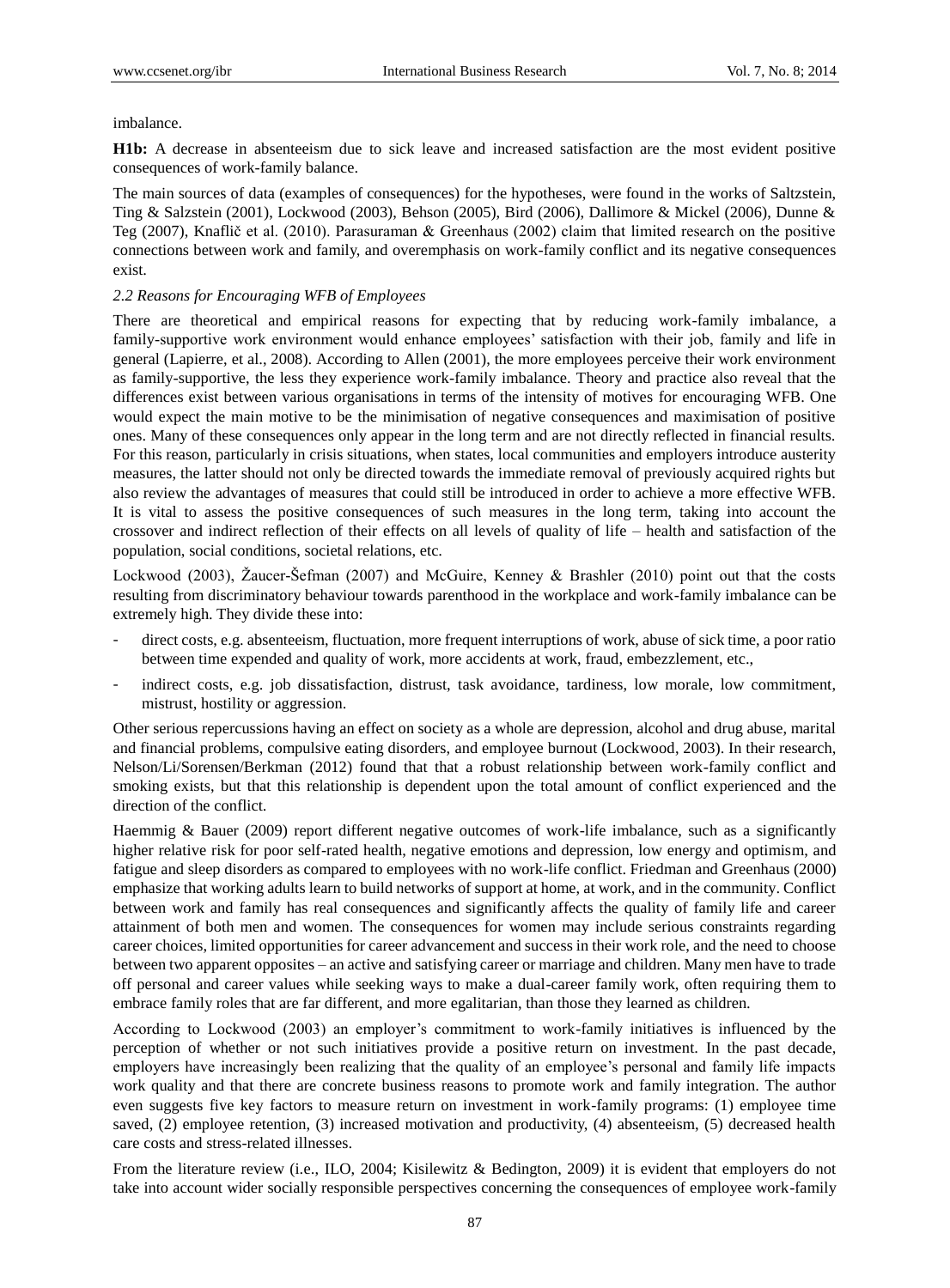imbalances, but focus more on cost benefits or return on investment of organisation's regulations referring to this area (Lockwood, 2003). Consequently, it can be expected that employers that widely neglect the area of WFB perceive consequences of work-family imbalance as having a lower impact on the organisation's costs than it can be concluded from actual experience of employees with poor possibilities of WFB. Their focus is more on the near future than on long-term effects. The authors propose several programs/policies to employers to help employees balance their work and family realms, such as flexible work schedules, compressed work weeks, unpaid leave, part-time work, telecommuting, job sharing, onsite child care facilities, family leave, eldercare and stress management and time management workshops (Whittard & Burgess, 2007; Breaugh & Frye, 2007; Baxter & Chesters, 2011).

The possibilities for helping employees balance their work and family lives are therefore numerous. According to Casper, Harris, Taylor-Bianco and Wayne (2011), the social support (emotional support, instrumental support, appraisal support, information support) of employers (managers) is very important in helping employees decrease work-family conflict. The findings regarding the importance of organizational support, i.e. family-friendly policies, offered by employers are also described by other authors, such as Halpern (2005), Hyland, Rowsome & Rowsome (2005), Morgan et al. (2009) and Sands & Harper (2007). How employers perceive the need for WFB and the consequences of WF(im)B is therefore crucial. If employers' attitudes to WFB programs and activities or the workplace atmosphere are conservative, WFB implementation is inhibited (Matsuda, Kokumai & Wang, 2009). De Villiers and Kotze (2003) emphasize that the most significant work-family conflicts arise from complex workplace issues, such as management changes, supervisory and technical competences, and leadership and culture which means that leadership, managerial recognition and support for individuals and their needs strongly influence the work-life balance.

An important aim of our study was to further investigate possible reasons (motives) why WFB of employees in some organizations is not encouraged. First, the perceptions of consequences of WFB between employers and employees were compared in organisations with poor possibilities for WFB and those with good possibilities and, second, the two groups of employers were compared regarding the perception of consequences of WF(im)B.

H2: Employers' and employees' perceptions of consequences of work-family (im)balance differ to a higher extent when comparing employees experiencing poor WFB and organizations with poor possibilities for WFB than when comparing employees experiencing good WFB and organizations with good possibilities for WFB.

H3: Organizations with poor possibilities of WFB and organizations with good possibilities of WFB differ in their perceptions of the consequences of work-family (im)balance.

Some research has already been done regarding the effects of WFB perception on the acceptance of work arrangement requests. Ueda's study (2012) showed that when employers (managers) had a positive perception of the WFB policy, it positively influenced their acceptance of their subordinate's requests regarding support needed for balancing work and family lives. Negative perceptions had a negative impact on the acceptance of requests. Our study went even further, seeking discrepancies in the perception of consequences of WF(im)B between those organizations with good and those organizations with poor possibilities for WFB. This enabled use to seek possible motive(s) for the better or worse situation in organizations regarding support to employees in balancing their work and family lives.

# **3. Empirical Research**

# *3.1 Research Plan and Methodology*

The research took place in two stages. In the first stage, in February 2011, a questionnaire was e-mailed to n =18,175 organisations across all sectors of the economy in Slovenia that had a published e-mail address either in business directories or on a company website. The response rate was 5.6%; a total of  $n = 1,009$  organisations responded.

Participation in the survey was as follows:

- 96.8% organisations with up to 250 employees and 3.2% organisations with more than 250 employees (76.6% of organisations in Slovenia (Note 1) have up to 250 employees, while 23.4% are larger;  $\chi^2 = 227.965$ ; p < 0.0001),
- the largest number of organisations were from the Central Slovenia region (35.7%), followed by the Podravska region (13.7%) and the Savinjska region (12%); the regional structure of organisations in the sample does not differ from the statistical population in terms of the three largest regions ( $\chi^2 = 4.06$ ; p = 0.255),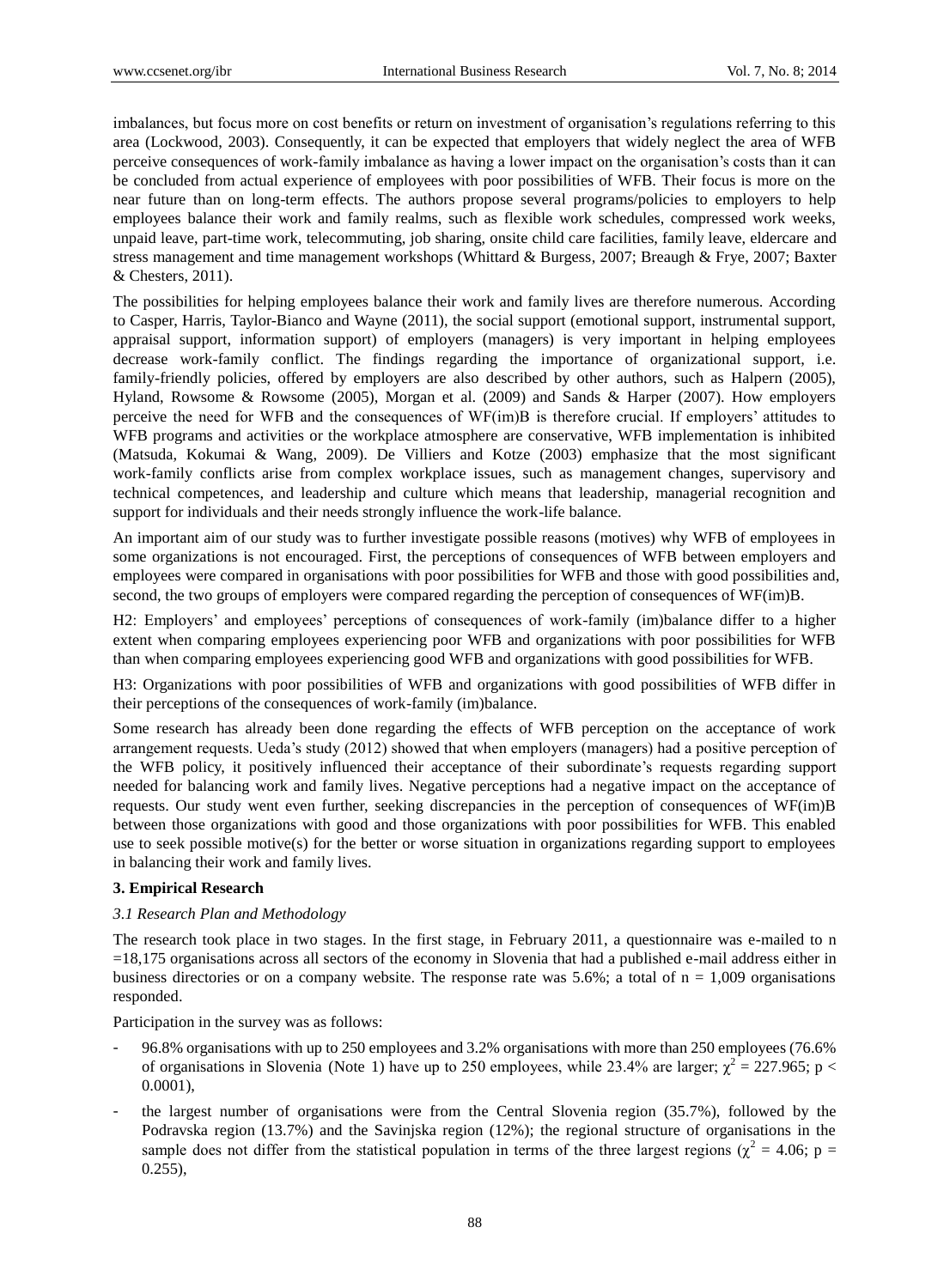- 91.3% were limited liability companies and public limited companies, while 8.7% were organisations of other types (the sample structure is similar to the population structure;  $\chi^2 = 0.14$ ; p = 0.709).

Among the organisations in the sample, the share of large organisations, i.e. organisations with more than 250 employees, was too small compared to the population. The structure of the organisations by region and legal status was similar to the structure of the statistical population.

The representatives of the organisations (employers) who filled in the questionnaire, were, in the largest number of cases, HR officers (34.9%), followed by directors and/or CEOs (25.3%), HR managers (17.4%) and secretaries/assistants (13.1%).

In the second stage, in June 2011, private- and public-sector employees were invited to complete an online questionnaire. A total of  $n = 774$  respondents completed the questionnaire, of whom:

- 53.2% were men and 46.8% were women (economically active population of Slovenia: (Note 2) 55% men, 45% women;  $\chi^2 = 1.94$ ; p = 0.164),
- 29.4% of respondents had secondary education or less, while 71% had a post-secondary or higher education qualification (working population of Slovenia: 73% have secondary education or less and 27% have a post-secondary or higher education qualification;  $\chi^2 = 804.09$ ; p < 0.0001),
- the age structure of the sample and of the Slovenian population is shown in Fig. 1;  $\chi^2 = 96.53$ ; p < 0.0001).



Figure 1. Comparison of population structure and sample structure of economically active population by age

In comparison to the economically active population of Slovenia, the sample included too many people with at least a post-secondary qualification and too few people under the age of 36.

The following variables were used to test the hypotheses:

- assessment of the actual situation and aspirations in terms of WFB in the following areas (1 = very poor;  $5 =$ excellent):
	- flexible working time,
	- compressed working week,
	- half- or part-time work,
	- working from home,
	- non-discrimination of women, pregnant women, parents and other groups of employees with greater needs for a better WLB,
	- childcare provision for pre-school children and after-school care for school-age children (e.g. school holidays, national holidays),
	- paid leave for parents on a child's first day of school,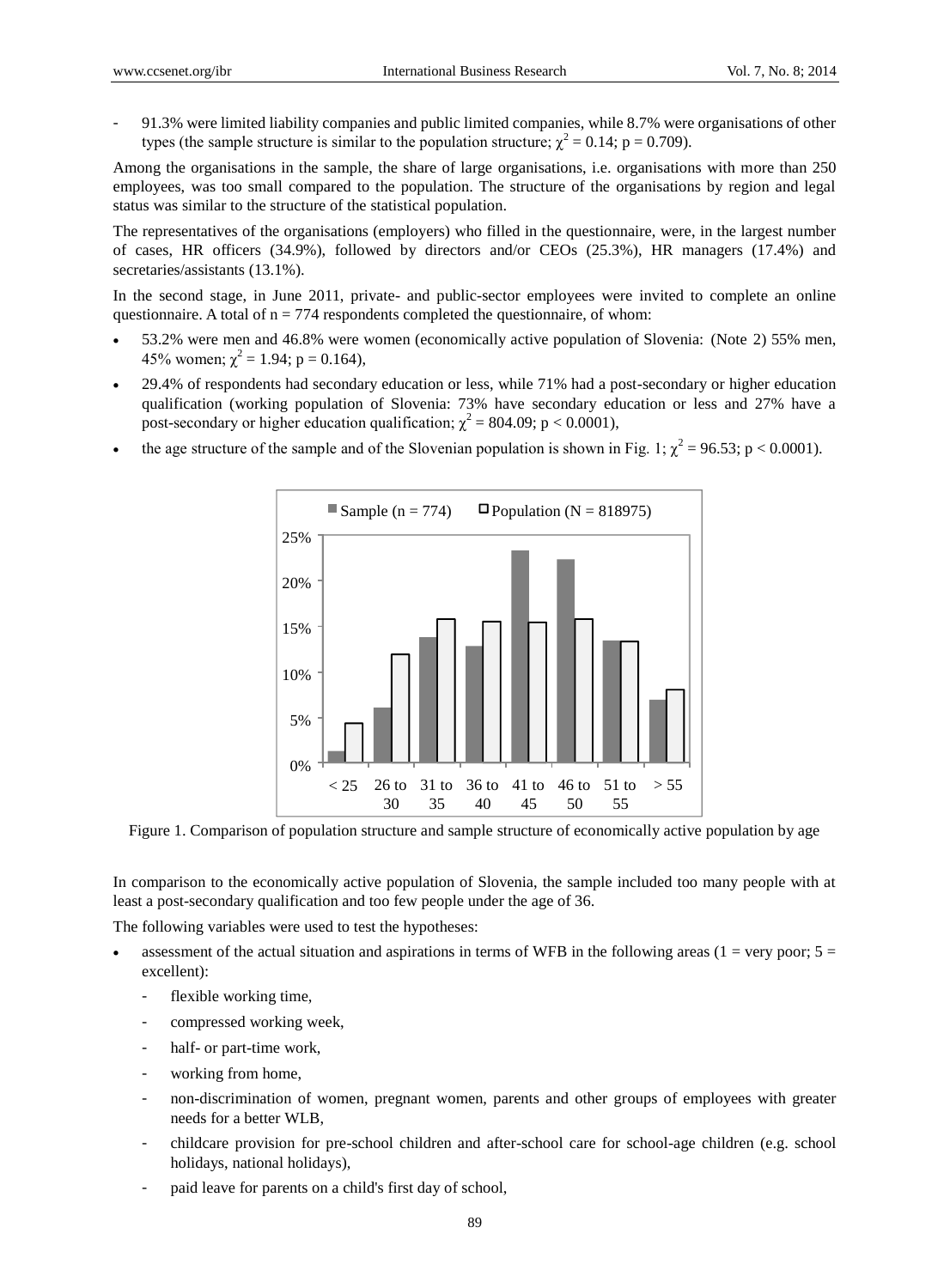- outings or social gatherings for employees' families,
- ability to take time off to care for other/elderly family members or partner,
- child supervision to and from school,
- workshops on time management and stress management,
- the group of respondents, i.e. employers and employees;
- the negative consequences of work-family imbalance, the expressiveness of which is assessed on a 5-point scale (1 = negligible,  $5 =$  explicit) – the question for employers was: 'Which are the most evident negative consequences of work-life imbalance?' and the question for employees was: 'To what extent are the enumerated negative consequences of work-life imbalance expressed in your case?':
	- stress.
		- feeling of overwork/burnout,
		- conflicts at work/home,
		- health problems frequent acute illnesses (e.g. cold, fever, headache),
		- lengthy sick leave due to chronic illnesses;
- the positive consequences of WFB, the expressiveness of which is assessed on a 5-point scale ( $1 = \frac{neq}{i}$ ) 5 = explicit) – the question for employers was: 'Which are the most evident positive consequences of WFB?' and the question for employees was: 'Which are, in your opinion, the positive consequences of balanced work and family?':
	- reduced absence due to sick leave,
	- increased employee satisfaction and productivity,
	- improved communication among employees,
	- greater loyalty to the organisation,
	- improved image of the organisation.

Employers' representatives were asked to first assess the actual and optimal WFB of their employees in different areas and secondly, the consequences of work-family (im)balance for their employees. Employees were asked to assess their actual and optimal WFB in different areas and how, in their opinion, the consequences of WFB and imbalance are felt. The consequences were ranked according to average expressiveness within each of the studied group (employers and employees). The differences between expressiveness of consecutive consequences were assessed by Wilcoxon's matched pair test (Appendix A and B) and population rank was assigned to each of the studied consequences.

Since the two stages of the research took place one after the other and did not only include employees of those organisations that responded to the questionnaire in the first stage, the results of the two researches were not directly comparable. In order to be able to compare the responses of employers and employees despite this fact, comparability was ensured by comparing the responses of employees and employers who had similar discrepancy between mean score on assessment of actual situation and aspirations regarding measured areas of WFB. One third  $(n = 323)$  of the organizations with the lowest discrepancy (values below the 33 percentile) between the actual and optimal situations were regarded as having good possibilities for WFB for employees while the remainder were viewed as having poor possibilities for WFB ( $n = 662$ ). Employees were categorized into two groups according to identical criteria, namely: employees with a mean discrepancy lower than the 33 percentile were regarded as having good WFB  $(n = 303)$  and the others as having poor WFB  $(n = 471)$ .

In this way we formed two homogeneous groups with regards to the control variable, i.e. the evaluated discrepancy between the actual and optimal situation for areas of WFB.

The second hypothesis was tested through a comparison of results of using a multivariate logistic regression within each formed group of employees and employers, treating the assessment of consequences as independent and group membership (employer or employee) as a dependent variable.

The third hypothesis compared the evaluation of consequences between employers' representatives of organizations with good possibilities for WFB and representatives of organizations with poor possibilities for WFB for their employees. The hypothesis comprises several sub-hypotheses with the two groups of representatives of the organizations compared against each of the measured consequences. A set of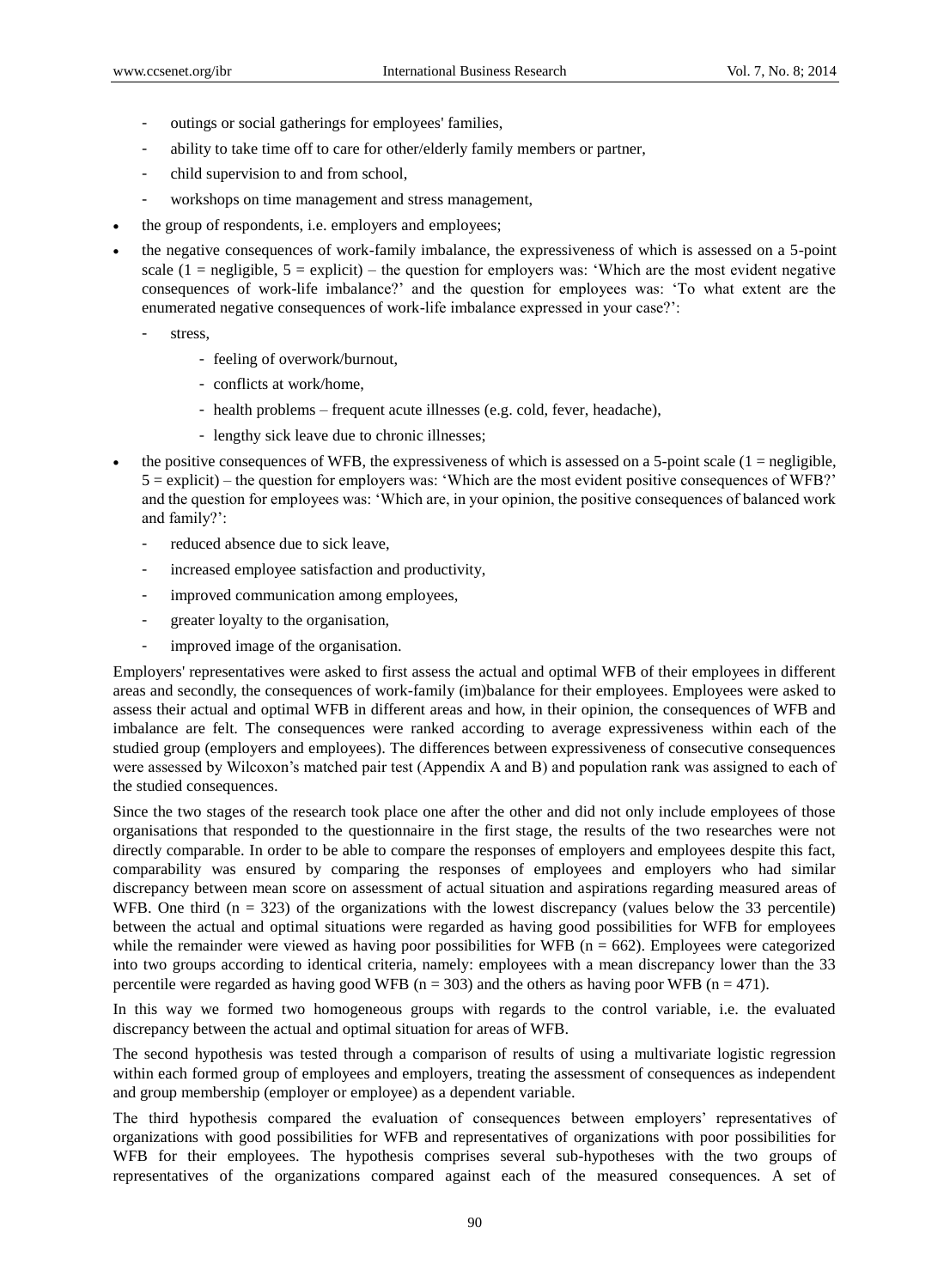Mann-Whitney U tests was used to test the significance of the differences in assessment of each consequence of WFB between the two groups. All hypotheses were tested at the level  $= 0.05$  (two-tailed).

#### *3.2 Results*

Absolute ranks of consequences by expressiveness for sample (column S) and population (column P) for employers and employees are given in Table 1. Consequences that were assessed similarly (no significant difference in expressiveness were found) were given the same population rank.

Employers assessed that the most important negative consequence of work-family imbalance for employees is feeling of burnout, followed by stress. Employees, on the other hand, perceive burnout, stress and conflicts at work/home as equally important consequences of imbalance. Hypothesis H1a can be partially supported as feeling of burnout and stress are the most important consequences of work-family imbalance from employees' and employers' point of view, however conflicts at work and/or at home also tend to manifest themselves more frequently when imbalance is present. Interestingly illnesses (acute or chronic) are perceived as less important from both parties.

According to employers, WFB is manifested positively primarily in reduced absence from work due to the sick leave, secondarily by increased satisfaction and productivity of employees and thirdly in improved communication between employees.

|                                                  | <b>Employers</b><br>Rank |                | <b>Employees</b> | Rank          |                |                |
|--------------------------------------------------|--------------------------|----------------|------------------|---------------|----------------|----------------|
|                                                  | Mean (Me; SD)            | S              | P                | Mean (Me; SD) | S              | P              |
| Negative consequences of imbalance               |                          |                |                  |               |                |                |
| <b>Stress</b>                                    | 3.26(4;0.91)             | 2              | 2                | 2.99(3; 1.37) | $\overline{2}$ | 2              |
| Feeling of overwork/burnout                      | 3.27(4;0.93)             | 1              | $\overline{I}$   | 3.05(3; 1.35) | 1              | 2              |
| Conflicts at work/home                           | 2.85(3;0.93)             | 3              | 3.5              | 2.93(3;0.94)  | 3              | $\overline{c}$ |
| Health problems – frequent acute illnesses       | 1.88(2; 1)               | 5              | 5                | 2.85(3; 1.42) | 4              | $\overline{4}$ |
| Lengthy sick leave due to chronic illnesses      | 2.82(3;1)                | $\overline{4}$ | 3.5              | 1.55(1; 1.06) | 5              | .5             |
| Positive consequences of balance                 |                          |                |                  |               |                |                |
| Improved image of the organisation               | 3(3; 0.82)               | 5              | 5                | 3.55(4; 0.53) | $\overline{4}$ | $\overline{4}$ |
| Improved communication between employees         | 3.5(4;0.96)              | 3              | $\mathfrak{Z}$   | 4.49(5;0.78)  | $\overline{2}$ | 2              |
| Reduced absenteeism due to sick leave            | 4.21(4;0.91)             | 1              | $\boldsymbol{l}$ | 3.88(4; 1.11) | 3              | $\mathcal{E}$  |
| Increased employee satisfaction and productivity | 3.65(4;1.1)              | $\overline{c}$ | $\overline{2}$   | 4.52(5; 0.64) |                | $\mathcal I$   |
| Greater loyalty to the organisation              | 3.22(3;1.19)             | $\overline{4}$ | $\overline{4}$   | 3.59(4;0.62)  | 5              | 5              |

Table 1. Consequences of work-family (im)balance: employers vs. employees

Source: Research 2011.

Employees perceive increased satisfaction and productivity as most important consequence of WFB, followed by improved communication at work and reduced absenteeism due to sick leave. Hypothesis H1b can be partially supported as employee satisfaction is one of the most important positive consequences of WFB along with reduced absenteeism. Communication between employees, however, seems to improve also when WFB of employees is achieved.

Both groups place the image of the organisation and loyalty to the organisation in the last two places in terms of expressiveness.

The results of the second (H2) hypotheses testing are shown in Table 2 and 3. Perception of consequences of two homogenous groups is compared. The left-hand side of the table compares the perception of consequences of employers who rated the possibilities of WFB of their employees as poor against the perception of employees with poor WFB while the right-hand side compares the perception of consequences of WFB between employers who assessed the possibilities of WFB of their employees as good against the perception of employees experiencing good WFB. Odds ratios above 1 indicate consequences employees assign higher importance to, while ratios below 1 indicate consequences employers assign higher importance to.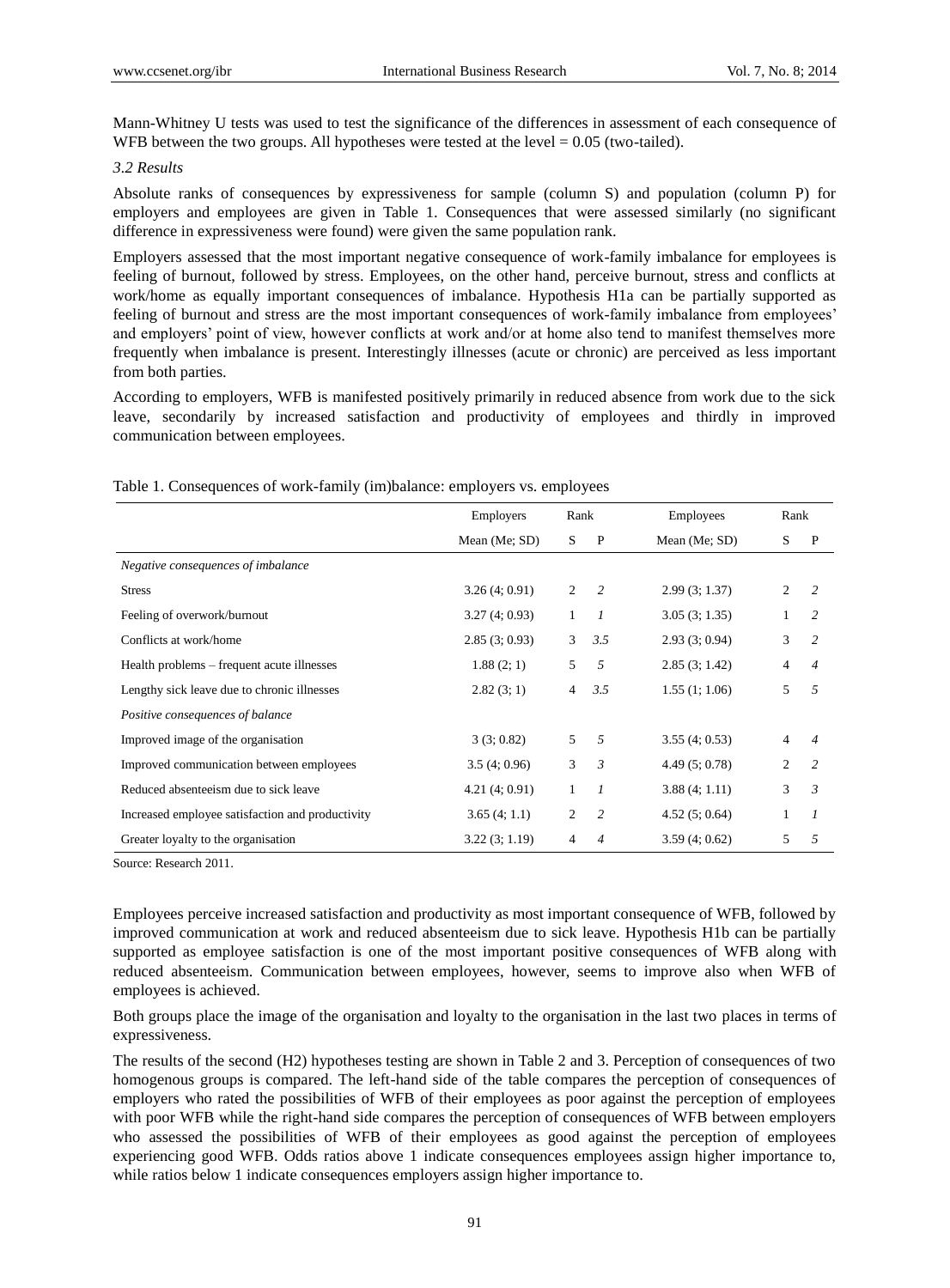| Reference group: employers                       | <b>POOR WFB</b>          | <b>GOOD WFB</b>         |
|--------------------------------------------------|--------------------------|-------------------------|
| Negative consequences of imbalance               | OR (95% CI)              | OR (95% CI)             |
| <b>Stress</b>                                    | $0.67***(0.53;0.85)$     | 0.76(0.55; 1.05)        |
| Feeling of overwork/burnout                      | $0.69***(0.55;0.88)$     | $0.67*(0.49; 0.92)$     |
| Conflicts at work/home                           | $1.53***(1.15; 2.04)$    | $2.2***(1.45; 3.34)$    |
| Health problems – frequent acute illnesses       | $3.91***$ $(3.03; 5.03)$ | $3.3***$ $(2.36; 4.61)$ |
| Lengthy sick leave due to chronic illnesses      | $0.28***(0.22; 0.35)$    | $0.19***(0.14;0.27)$    |
| Positive consequences of balance                 |                          |                         |
| Improved image of the organisation               | $1.63***(1.16; 2.31)$    | 1.03(0.65; 1.63)        |
| Improved communication between employees         | $3.98***$ $(2.84; 5.58)$ | $2.79***(1.88; 4.12)$   |
| Reduced absence due to sick leave                | $0.17***(0.12;0.24)$     | $0.25***(0.17;0.38)$    |
| Increased employee satisfaction and productivity | $3.67***(2.44; 5.5)$     | $2.6***(1.55; 4.35)$    |
| Greater loyalty to the organisation              | $0.5***(0.35;0.72)$      | 0.74(0.47; 1.17)        |

Table 2. Results of logistic regression;  $OR - odds$  ratio;  $CI - confidence$  interval  $(OR < 1 - employees$  agree more with the claim;  $OR > 1$  – employees agree more with the claim)

\* p < 0.05, \*\* p < 0.01, \*\*\* p < 0.001.

Source: Research 2011.

#### 3.2.1 Organizations and Employees with Poor Possibilities of Work-Family Balance

Organisations with poor possibilities of work-family balance and employees experiencing work-family imbalance themselves, significantly differ in their perception of all consequences of such a state as well as the consequences of good WFB. Consequences on which employers placed more emphasis are all of a long-term nature or such that their impact cannot be assessed directly. Lengthy sick leave due to chronic illnesses and stress are, in their opinion, the most evident consequences of poor WFB. Chronic illness takes time to develop and is in that sense, a long-term consequence, while stress influences employees in a different manner as its impact is highly dependent on the employee's coping abilities and other circumstances in the individual's life. At the same time, lengthy absence is less costly for an employer than a higher number of shorter absences. In Slovenia, when an employee is absent longer than one month, the entire cost referring to their wages becomes the responsibility of the state. When employers perceive that the consequences of poor possibilities of WFB of their employees are long-term and less costly, their motivation for introducing appropriate instruments to improve this area will continue to be low.

Although, according to employers, greater loyalty to the organization can be expected if WFB of employees is met, it is evidently not perceived as a major trigger for improvement in this area. At the same time, employers in comparison to employees believe increased satisfaction and productivity to be a less probable consequence of good WFB, which in itself again supports the employers' notion of the borderline significance of this area.

3.2.2 Organizations and Employees with Good Possibilities of Work-Family Balance

Investigating differences in the perception of consequences in organizations with good possibilities of WFB leads to an important conclusion. There are consequences that are regarded in a similar way by both employees and employers. Both give similar emphasis to stress as a negative consequence of poor WFB of employees. At the same time, both similarly perceive the improved image of the organisation and increased loyalty of its employees resulting from good WFB. Other consequences are perceived differently by the two groups, but the gap between perceptions seem to be smaller, as can be seen from odds ratios that are closer to one than when considering organizations and employees with poor WFB. Therefore, it seems that perception of long term and less costly consequences of poor WFB is not the main reason for neglecting this area as argued earlier, with the reason rather lying in the total lack of agreement between employees and employers regarding consequences leading to the neglect or promotion of this field. The second hypothesis (H2) is therefore supported by the results of the analysis. The perceptions of consequences of employers and employees are more similar in organisations with good possibilities for WFB and completely different in companies with poor possibilities of WFB.

To investigate the motives of organizations regarding WFB further, differences in perceptions of consequences between organizations based on WFB were considered. The results are shown in Table 3.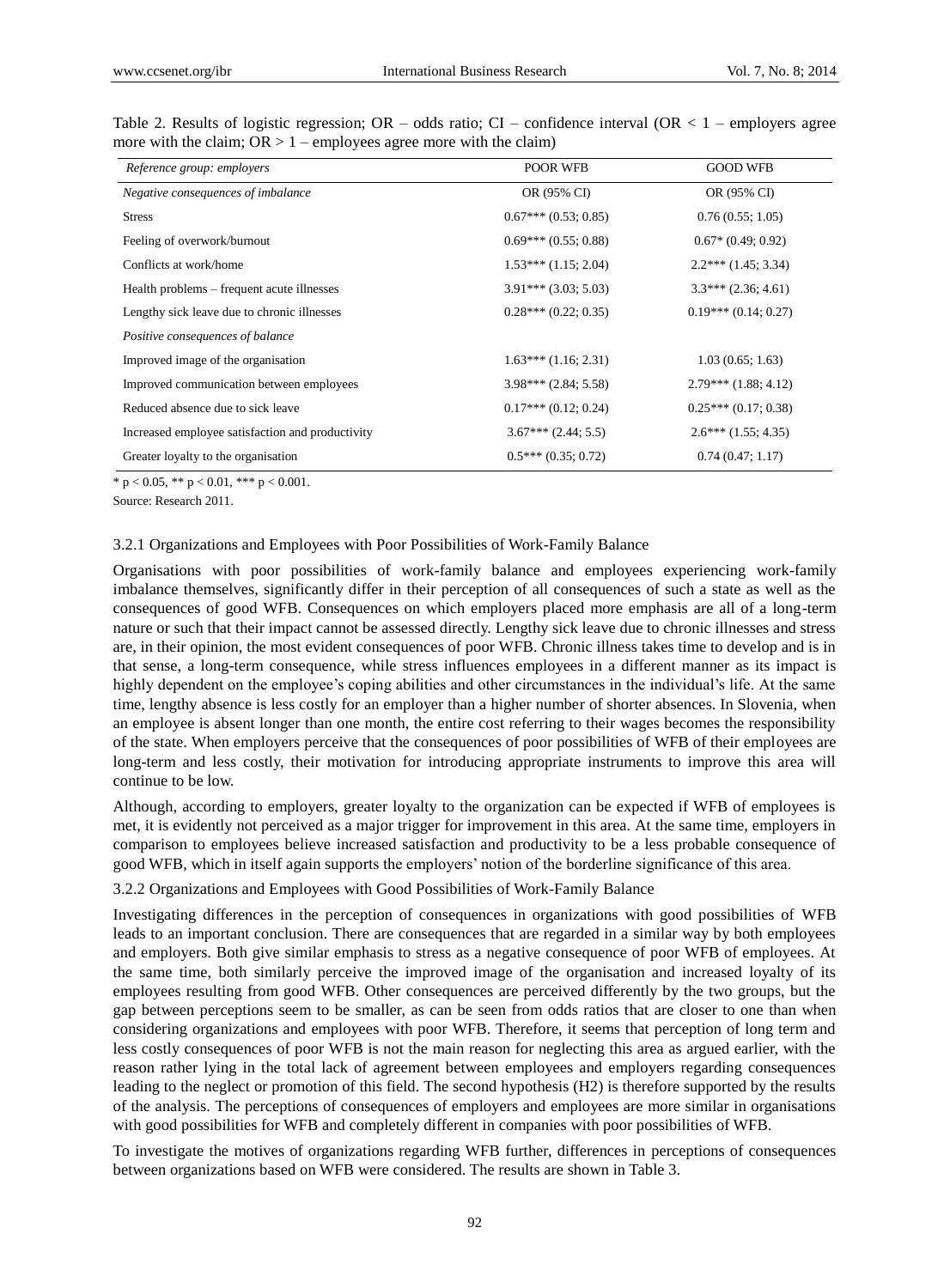Table 3. Comparison of organizations according to WFB: mean (median; standard deviation) agreement with the statement and results of the Mann – Whitney U test

|                                                  | <b>WFB</b> | Mean (Me; SD) | U      | P    |
|--------------------------------------------------|------------|---------------|--------|------|
| <b>Stress</b>                                    | good       | 3.35(4;0.87)  | 97790  | 0.02 |
|                                                  | poor       | 3.21(4;0.93)  |        |      |
| Feeling of overwork/burnout                      | good       | 3.39(4;0.85)  | 97186  | 0.01 |
|                                                  | poor       | 3.22(4;0.96)  |        |      |
| Conflicts at work/home                           | good       | 2.95(3;0.9)   | 97557  | 0.02 |
|                                                  | poor       | 2.8(3;0.95)   |        |      |
| Health problems – frequent acute illnesses       | good       | 1.95(2;0.96)  | 98444  | 0.03 |
|                                                  | poor       | 1.84(1; 1.02) |        |      |
| Lengthy sick leave due to chronic illnesses      | good       | 2.9(3;1)      | 99291  | 0.06 |
|                                                  | poor       | 2.78(3;1)     |        |      |
| Improved image of the organisation               | good       | 3.02(3;0.81)  | 104164 | 0.49 |
|                                                  | poor       | 2.99(3;0.82)  |        |      |
| Improved communication between employees         | good       | 3.53(4;0.97)  | 103699 | 0.42 |
|                                                  | poor       | 3.48(3;0.95)  |        |      |
| Reduced absence due to sick leave                | good       | 4.28(4;0.83)  | 102314 | 0.24 |
|                                                  | poor       | 4.18(4;0.94)  |        |      |
| Increased employee satisfaction and productivity | good       | 3.68(4;1.07)  | 105185 | 0.67 |
|                                                  | poor       | 3.64(4; 1.11) |        |      |
| Greater loyalty to the organisation              | good       | 3.24(3; 1.18) | 104768 | 0.71 |
|                                                  | poor       | 3.21(3; 1.2)  |        |      |

Source: Research 2011.

Some statistically significant differences between the two groups regarding perceptions of consequences were found and therefore the third hypothesis (H3) can be partially supported by the results. The main differences between organizations having poor and those having good possibilities for WFB lies in the perception of negative consequences deriving from poor WFB. Organizations with good possibilities for WFB place greater importance on the negative consequences of poor WFB, namely stress, burnout, conflicts and frequent health issues of employees than organizations with poor possibilities for WFB.

#### *3.3 Discussion*

The first aim of this paper was to examine the most evident negative consequences of work-family imbalance and the most positive consequences of work-family balance (hypotheses H1a and H1b), where both the perceptions of employers and employees were compared. The feeling of burnout and stress emerged as the most important negative consequence of work-family imbalance from employees' and employers' point of view. Conflicts at work and/or at home also tend to manifest themselves more frequently when an imbalance is present. Positive consequences of WFB, according to employers, are manifested primarily in reduced absence from work due to the sick leave, secondarily, by increased employee satisfaction and productivity and thirdly, in improved communication between employees. These results were expected since the authors in the literature review had mentioned identical or similar consequences, either positive or negative (e.g., Parasuraman/Greenhaus, 2002; Lockwood, 2003; Dallimore & Mickel, 2006; Haemmig & Bauer, 2009; Baxter & Chesters, 2011).

Interestingly, employers on one hand perceive illnesses as the consequence of imbalance as less important, and on the other, less frequent absence due to sick leave as the most important consequence of balance. The results seem a bit contradictory however less frequent absences could also be a consequence of other factors apart from health issues, such as different private errands employees need to fulfil at the expense of work time when confronted with work-family imbalance.

It is a general observation that the positive consequences provoked greater agreement with the claims in both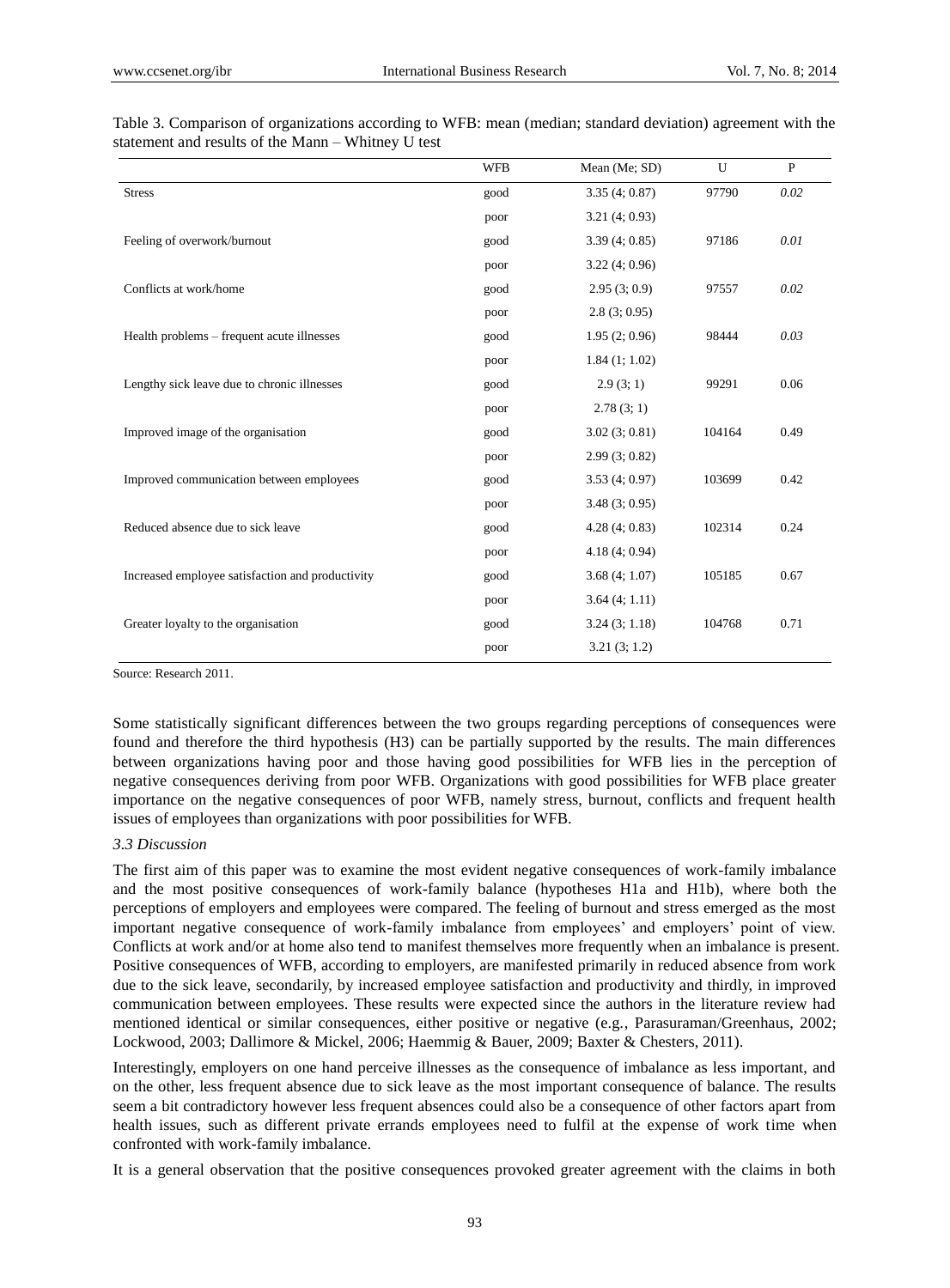groups. This may be because positive claims are socially more acceptable than negative ones (social desirability bias).

The second aim was to compare employer and employee perceptions of the consequences of work-family (im)balance when employees experience poor WFB and organizations offer poor possibilities for WFB and when employees experience good WFB and organizations offer good possibilities for WFB (hypothesis H2). The results showed that the organisations with poor possibilities of work-family balance and employees experiencing work-family imbalance themselves significantly differ in their perception of all consequences of work life balance and work-life imbalance. On the other hand, the difference in perceptions is much smaller when comparing those organisations with good possibilities of work-family balance and employees experiencing work-family balance themselves. Results suggest that the communication gap between employees and employers in organisations with poor WFB is much higher than in organisations with good WFB. If employers are unaware of the consequences of the WF(im)B, they cannot act upon them and improve the situation of their employees. At the same time, employers in organizations with poor WFB of employees perceive consequences of WF(im)B as long-term and less costly, which is in line with the findings of other authors (Lockwood, 2003; Kisilewitz & Bedington, 2009; McGuire, Kenney & Brashler, 2010). This too, leads to a state of neglect in the area of employee WFB.

To conclude the comparisons, the third aim was achieved upon comparing the organizations with poor possibilities of WFB and organizations with good possibilities of WFB regarding the perception of consequences of work-family (im)balance (hypothesis H3). The results showed that the organizations offering good possibilities for WFB assess the negative consequences of poor WFB, e.g. stress, burnout, conflicts and frequent health issues of employees as more important than organizations with poor possibilities for WFB. This indicates that there are significant differences in the organizational cultures of different organizations and that it is management, who plays an important role in deciding whether or not to empower WFB through numerous measures and policies and contribute to positive consequences for all stakeholders – employees, employers and the wider society. The findings are similar to those of Matthews, Bulger, Barnes-Farrell (2010), Michael (2010) or Sieger and Wiese (2009) who found the social support of employers (managers) to be one of the key factors for reducing work-family conflict.

#### **4. Conclusions and Suggestions for Further Research**

The study which considered the circumstances related to balancing the work and family realms in Slovenian organisations showed that employers and employees recognize the same negative consequences of work-family imbalance and the same positive consequences of work-family balance. But as the results show, the ranking of the enumerated consequences was slightly different when comparing both groups of stakeholders.

The results also partially confirmed our assumption regarding the differences in perception of work-family balance or imbalance by employers and employees and between the different groups of employers. Due to the differences in perceptions of the consequences of WF(im)B between employers and employees, it would be useful for both parties to establish and maintain a dialogue in order to come closer to understanding the needs for and benefits of different measures that could support employees in balancing their work and family lives. If employees expect their employers to offer or assure a more WFB-friendly working environment, they should communicate this need to the employer. Otherwise, they cannot expect the employer to detect all of their needs and requirements and, consequently, introduce policies and measures for an efficient WFB. On the other hand, the employers should attend various workshops or other types of trainings to gain knowledge of the possibilities and benefits of assuring a working environment where employees could efficiently balance their work and family lives. The results show that the employers with poor possibilities of WFB are not aware of the negative consequences of work-life imbalance, which can result in both financial and non-financial as well as short- and long-term consequences with negative impacts on the employer, employee and wider society.

The results of the research can be applied to both the field and in practice in several ways. The first comparison of perceptions of the most important groups of stakeholders, directly interested and involved in balancing work and family can aid the field while the findings of the study will prove especially useful to company owners and top managers in practice, especially for those who have so far not been aware of how important the concept of balancing work and family can be for the performance of their organisations. Thus, we expect our findings to significantly contribute to improvements in knowledge and efforts in the field of work-life balance.

Owners and managers should give more attention to WFB, since stressed-out, burned-out or dissatisfied employees can result in direct or indirect costs attributed to absenteeism, turnover, low motivation, morale and commitment with a variety of side effects also for the wider society. In order to avoid the negative consequences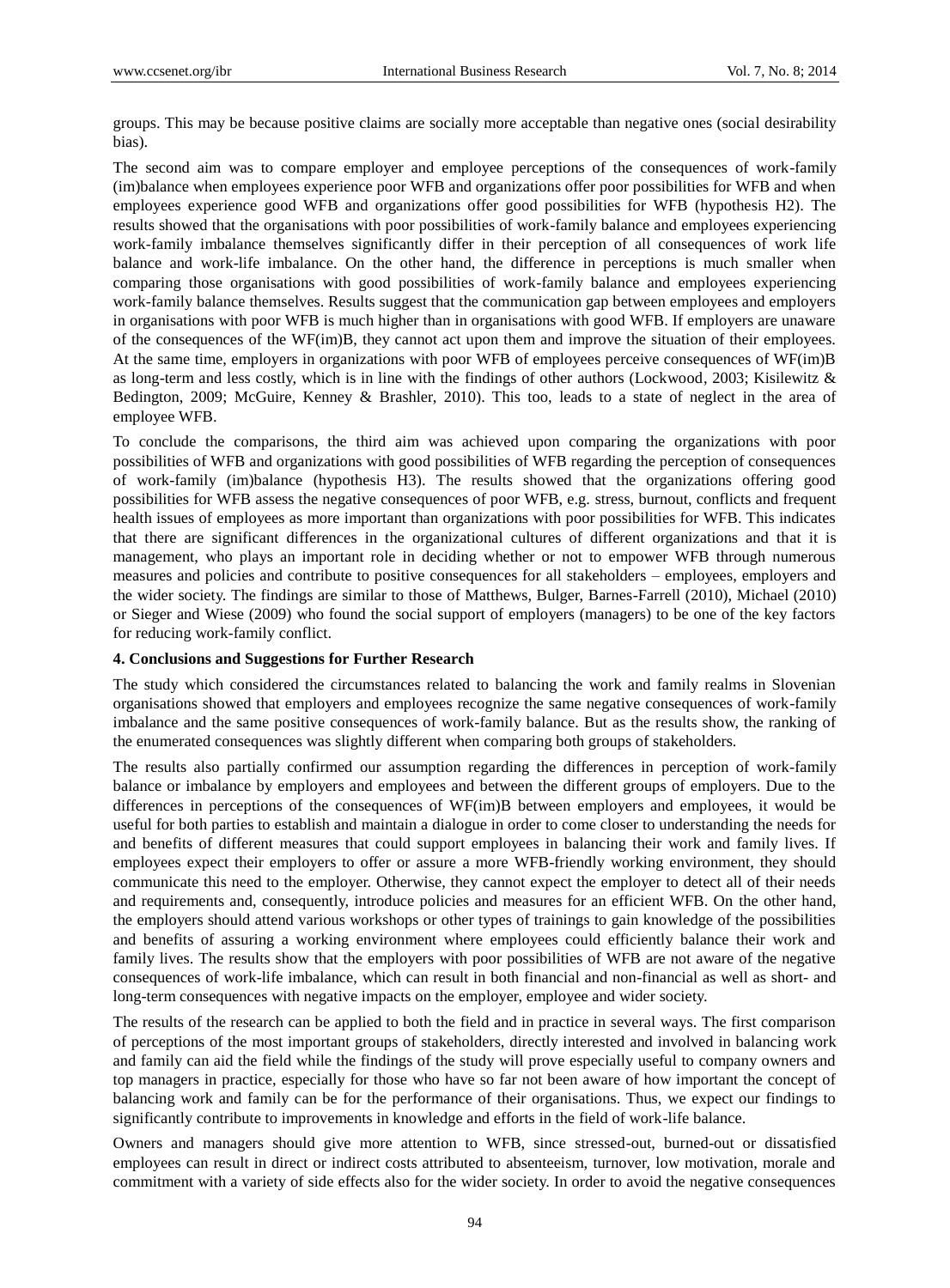of stress and burnout resulting from work-family imbalance, employees, employers, trade unions, local communities and the state must all seek long-term solutions to finding balance, both for individuals and for the society as a whole. Dialogue between state and local administrations, managers of private and public organisations, and employees and their representatives is important when developing practices to facilitate the balancing of work and family lives so that they are tailored to the needs of all stakeholders. Making the working environment family-friendly is most effective when it is seen as a shared responsibility. It is also vital that policies/measures be actually implemented, and not merely formulated.

Key factors in improving the field of WFB thus include better communication, the joint setting of goals and the long-term motivation of all stakeholders in realising measures to improve the situation in this field. It is essential to define responsible bodies and set deadlines for the implementation of individual solutions, set up a system of communication to coordinate the introduction of solutions, and establish systems to disseminate good practices among employers, raise employees' awareness and train them for healthy physical and mental well-being. Attention to WFB must be an ongoing and evolving process. The ongoing verification and evaluation of existing measures is essential, since the needs of employees and the objectives of employers, as well as the external environment, are constantly changing.

As seen from the research within the INODEL project, it was evident that the motivation of employers to contribute to the WFB of their employees lies primarily in the perception it will be cost beneficial for the organisation. Further research in evaluating costs of employees' work-family imbalances to organisations' business results should be carried out. Current research is focused primarily on the opinions of the two stakeholders rather than also on measurable factors such as actual number and length of absences in companies. It is evident that consequences of work family imbalance should be measured in units easily convertible into company costs thereby resulting in a language employers understand most. Only by doing so and presumably establishing that costs are indeed higher in companies with poorer possibilities of WFB of their employees, will employers be motivated to give more attention to this area and consequently, contribute to their employees' satisfaction and quality of life.

Further research is also required to examine whether the results are applicable across a larger and more representative sample and between employees and employers' representatives from the same organizations. International and time-based comparisons would also contribute to a more thorough understanding of the area.

#### **References**

- Agresti, A. (2007). *Building and applying logistic regression models. An Introduction to Categorical Data Analysis*. Hoboken, New Jersey: Wiley-Interscience. http://dx.doi.org/10.1002/0470114754
- Allen, T. D. (2001). Family-supportive work environments: The Role of Organizational Perceptions. *Journal of Vocational Behavior, 58*, 414–435. http://dx.doi.org/10.1006/jvbe.2000.1774
- Aristovnik, A., & Pungartnik, A. (2009). Analysis of reaching the Lisbon Strategy targets at the national level: the EU-27 and Slovenia. *The Transylvanian Review of Administrative Sciences, 27E*, 5–21.
- Ashforth, B. E., Kreiner, G. E., & Fugate, M. (2000). All in a day's work: Boundaries and micro role transitions. *Academy of Management Review, 25*, 472–563.
- Baxter, J., & Chesters, J. (2011). Perceptions of Work-Family Balance: How Effective are Family Friendly Policies? *Australian Journal of Labour Economics, 14*(2), 139–151.
- Behson, S. J. (2005). The relative contribution of formal and informal organizational work-family support. *Journal of Vocational Behavior, 66*, 487–500. http://dx.doi.org/10.1016/j.jvb.2004.02.004
- Beutell, N., & Wittig-Berman, U. (1999). Predictors of work-family conflict and satisfaction with family, job, career, and life. *Psychological Report, 85*, 893–903. http://dx.doi.org/10.2466/pr0.1999.85.3.893
- Bird, J. (2006). *Work-life Balance – Doing it Right and Avoiding Pitfalls. Employment Relations, 33*, 21–30. http://dx.doi.org/10.1002/ert.20114
- Bourne, K. A., Wilson, F., Lester, S. W., & Kickul, J. (2009). Embracing the Whole Individual: Advantages of Dual-centric Perspective of Work and Life. *Business Horizons, 52*, 387–398. http://dx.doi.org/10.1016/j.bushor.2009.04.001
- Boyar, S. L., Maertz, C. P. Jr, & Allison, W. P. (2003). The effects of work-family conflict and family-work conflict on non-attendance behaviours. *Journal of Business Research, 58*, 919–925. http://dx.doi.org/10.1016/j.jbusres.2003.11.005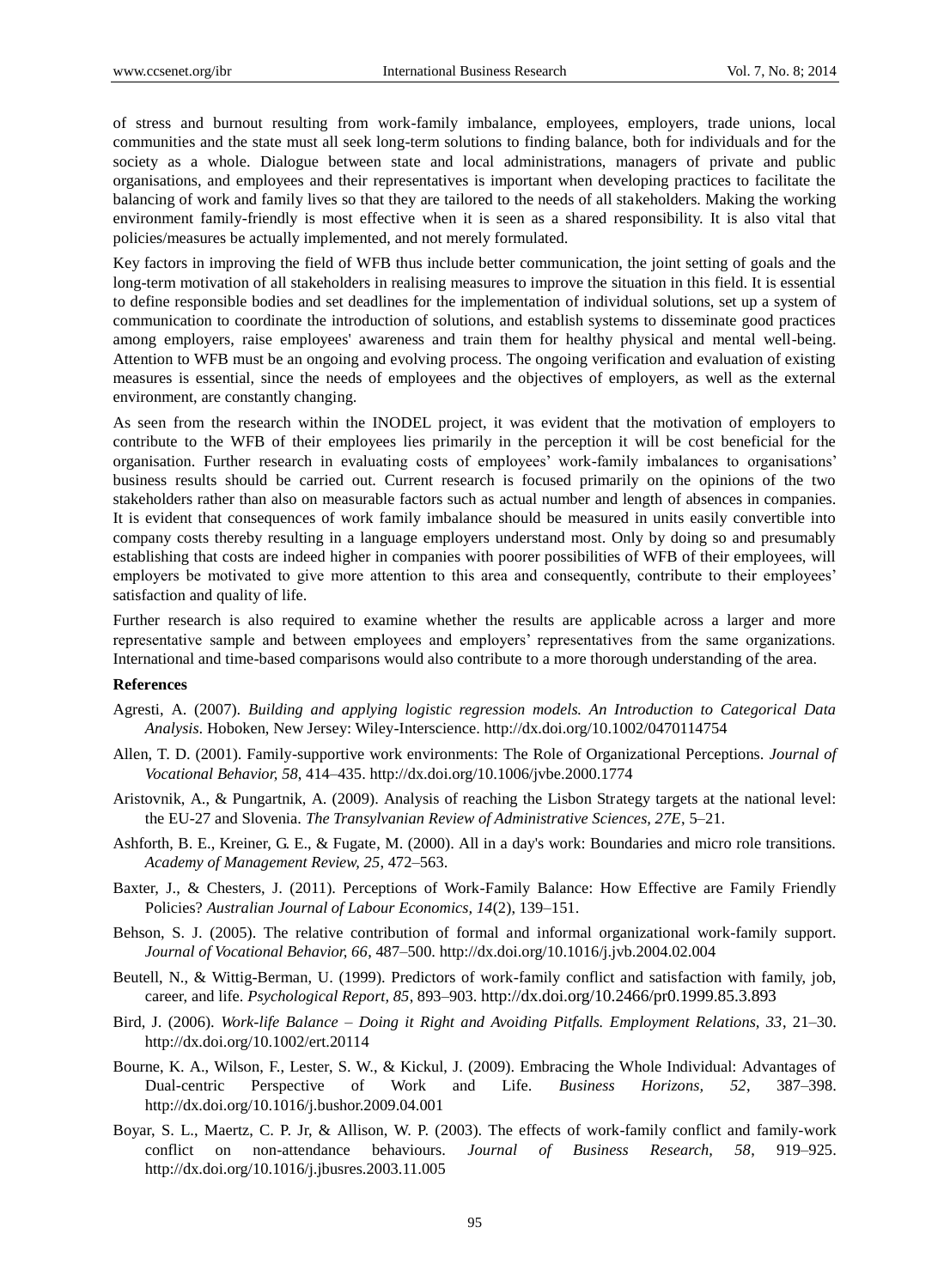- Breaugh, J. A., & Frye, N. K. (2007). An examination of antecedents and consequences of the use of family-friendly benefits. *Journal of Management Issues, 19*(1), 35–52.
- Byron, K. (2005). A meta-analytic review of work-family conflict and its antecedents. *Journal of Vocational Behavior, 67*, 169–198. http://dx.doi.org/10.1016/j.jvb.2004.08.009
- Casper, W. J., & Buffardi, L. C. (2004). Work-life benefits and job pursuit intensions: The role of anticipated organizational support. *Journal of Vocational Behavior, 65*, 391–410. http://dx.doi.org/10.1016/j.jvb.2003.09.003
- Casper, W. J., Harris, C., Taylor-Bianco, A., & Wayne, J. H. (2011). Work-family conflict, perceived supervisor support and organizational commitment among Brazilian professionals. *Journal of Vocational Behavior, 79,* 640–625. http://dx.doi.org/10.1016/j.jvb.2011.04.011
- Clark, S. C. (2000). Work/family border theory: A new theory of work/family balance. *Human Relations, 53*, 747–817. http://dx.doi.org/10.1177/0018726700536001
- Clark, S. C. (2001). Work cultures and work/family balance. *Journal of Vocational Behavior, 58*, 348–365. http://dx.doi.org/10.1006/jvbe.2000.1759
- COFACE (Confederation of Family Organizations in the European Union). (2008). *COFACE Position on reconciling family life, private life and professional life to prevent poverty and social exclusion*. Retrieved (September 2011) from http://coface-eu.org/en/upload/WG%20SOCIAL/WG1-2008-PositionCOFACE-reconciliation-EN.pdf
- Commission of the European Communities. (2008). *Implementation of the Barcelona objectives concerning childcare facilities for pre-school-age children.* Retrieved (January 2012) from http://ec.europa.eu/social/BlobServlet?docId=604&langId=en
- Dallimore, E., & Mickel, A. (2006). Quality of life: Obstacles, advice, and employer assistance. *Human Relations, 59*, 61–103. http://dx.doi.org/10.1177/0018726706062759
- Darmanin, M. (2006). *Introduction of family-friendly measures at the workplace. Research report for National Commission for the Promotion of Equality (NPCE)*. Retrieved (October 2011) from http://www.equality.gov.mt/filebank/documents/FINAL%20Family%20Friendly%20Measures%20Report% 202007%2002%2002.pdf
- De Villers, J., & Kotze, E. (2003). Work-life balance: A study in the petroleum industry. *SA Journal of Human Resource Management, 1*, 15–23.
- Dench, S., Bevan, S., Tamkin, P., & Cummings, J. (2000). Family-friendly employment: Its importance to small and medium enterprises. *Labour Market Trends, 108*(3), 111–120.
- Doorne-Huiskes, A., Remery, C., & Schippers, J. (2003). *Family-friendly policies in the Netherlands*. Utrecht: Utrecht University.
- Dune, H., & Teg, C. (2007). Putting Balance into Business-Worklife balance as a business strategy for avoiding brain drain. *Strategic HR Review, 6*, 28–31. http://dx.doi.org/10.1108/14754390780001014
- European Commission. (2010). *A strategy for smart, sustainable and inclusive growth. COM (2010) 2020 final*. Retrieved November, 2012 from http://europa.eu/legislation\_summaries/employment\_and\_social\_policy/eu2020/em0028\_en.htm
- Friedman, S. D., & Greenhaus, J. H. (2000). *Work and family – Allies or enemies? What happens when business professionals confront life choices*. New York: Oxford University Press. http://dx.doi.org/10.1093/acprof:oso/9780195112757.001.0001
- Frone, M. R. (2003). Work-family balance. In Quick, J. C., & Tetrick, L. E. (Eds.), *Handbook of occupational health psychology* (pp. 143–162). Washington, DC: American Psychological Association. http://dx.doi.org/10.1037/10474-007
- Garson, G. D. (2012). *Binomial and Multinomial Logistic Regression*. Retrieved April 2012, from http://faculty.chass.ncsu.edu/garson/PA765/logistic.bak
- Gray, M., & Tudball, J. (2002). *Family-Friendly Work practicies: Differences Within and Between Workplaces. Melbourne: Australian Institue of Family Studies*. Retrieved March, 2012 from http://www.aifs.gov.au/institute/pubs/fm2002/fm61/mg2.pdf
- Greenhaus, J. H., & Allen, T. D. (2011). Work-family balance: A review and extension of the literature. In Quick,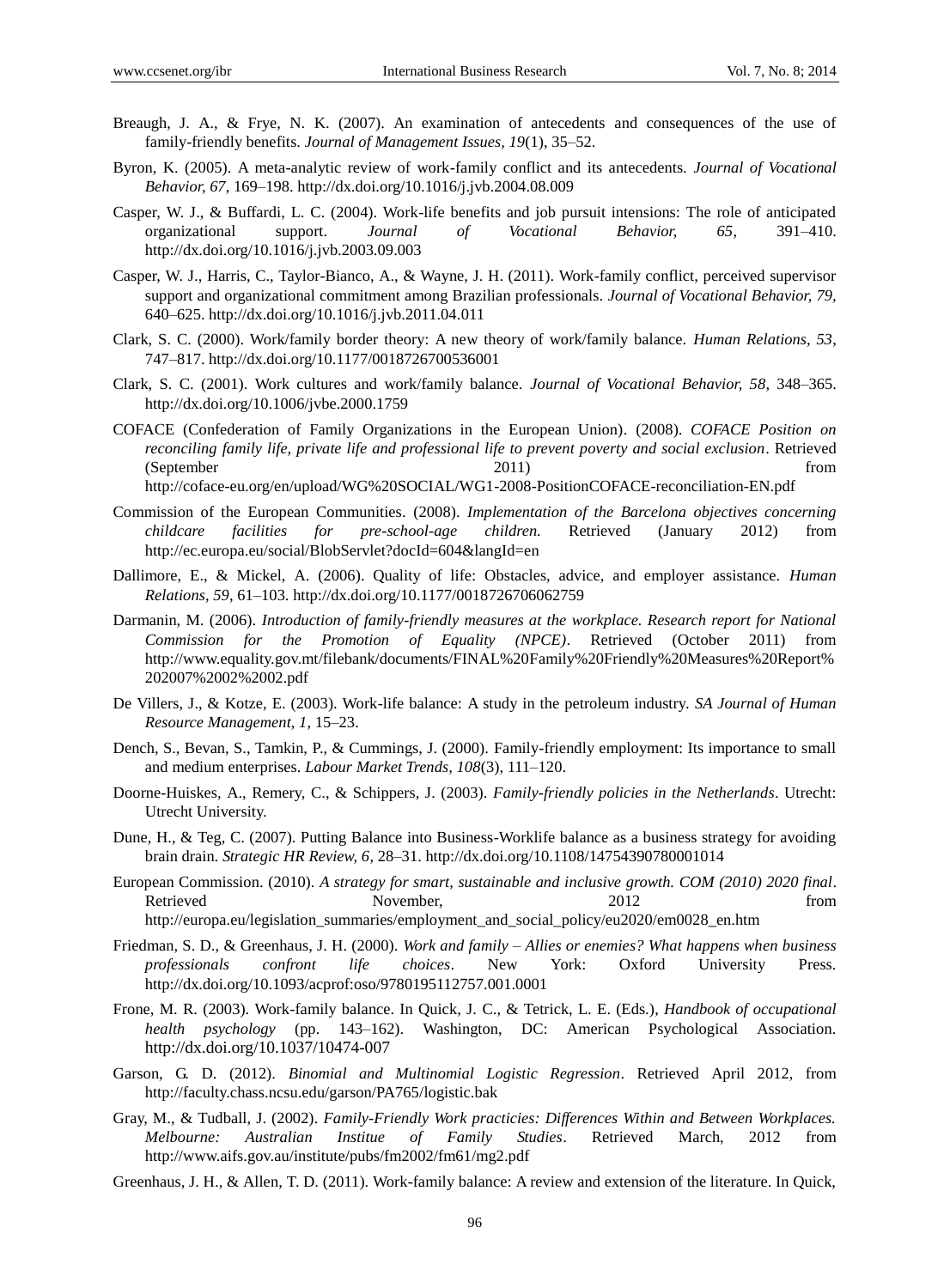J. C., & Tetrick, L. E. (Eds.), *Handbook of occupational health psychology* (2nd ed.). Washington, DC: American Psychological Association.

- Greenhaus, J. H., Collins, K. M., & Shaw, J. D. (2003). The relation between work-family balance and quality of life. *Journal of Vocational Behavior, 63*, 510–531. http://dx.doi.org/10.1016/S0001-8791(02)00042-8
- Greenhaus, J. H., Parasuraman, S., & Collins, K. M. (2001). Career involvement and family involvement as moderatos of relationships between work-family conflict and withdrawal from a profession. *Journal of Occupational Health Psychology, 6*, 91–100. http://dx.doi.org/10.1037/1076-8998.6.2.91
- Grzywacz, J. G., & Bass, B. L. (2003). Work, family and mental health: Testing different models of work-family fit. *Journal of Marriage and Family, 65*, 248–262. http://dx.doi.org/10.1111/j.1741-3737.2003.00248.x
- Grzywacz, J. G., & Carlson, D. S. (2007). Conceptualizing work-family balance: Implications for practice and research. *Advances in Developing Human Resources, 9,* 455–471. http://dx.doi.org/10.1177/1523422307305487
- Haemmig, O., & Bauer, G. (2009). Work-life imbalance and mental health among male and female employees in Switzerland. *International Journal of Public Health*, 88–95. http://dx.doi.org/10.1007/s00038-009-8031-7
- Halpern, D. F. (2005). How time-flexible work policies can reduce stress, improve health, and save money. *Stress and Health, 21*, 157–168. http://dx.doi.org/10.1002/smi.1049
- Hyland, M. M., Rowsome, C., & Rowsome, E. (2005). The integrative effects of flexible work arrangements and preferences for segmenting or integrating work and home roles. *Journal of Behavioral and Applied Management, 6*, 141–160.
- ILO. (2004). *The 'family-friendly' workplace.* Geneva: International Labour Office. Retrieved (February 2012) from http://www.ilo.org/public/english/protection/condtrav/pdf/infosheets/wf-3.pdf
- Iverson, R. D., & Derry, S. J. (2001). Understanding the personological basis of employee withdrawal: the influence of affective disposition on employee tardiness, early departure, and absenteeism. *Journal of Applied Psychology, 86*, 856–922. http://dx.doi.org/10.1037/0021-9010.86.5.856
- Jansen, N. W. H., Kant, I. J., Kristensen, T. S., & Nijhuis, F. J. N (2003). Antecedents and Consequences of Work-Family Conflict: A prospective Cohort Study. *Journal of Occupational Environment Medicine, 45*, 479–491. http://dx.doi.org/10.1097/01.jom.0000063626.37065.e8
- Jones, F., Burke, R. J., & Westman, M. (2005). *Work-life balance: A psychological perspective*. East Sussex, UK: Psychology Press.
- Kelly, E. L., Kossek, E. E., Hammer, L. B., Durham, M., Bray, J., Chermack, K., Murphy, L. A., & Kaskubar, D. (2008). Getting There from Here: Research on the Effects of Work–Family Initiatives on Work–Family Conflict and Business Outcomes. *Acad. Manag. Ann.*, 305–349. http://dx.doi.org/10.1080/19416520802211610
- Kisilewitz, M., & Bedington, T. (2009). Managing Work-life Balance Programs in a Down Economy. Benefits and Compensation Digest. *International Foundation for Employee Benefit Plans*, 31–34.
- Knaflič, T., Svetina Nabergoj, A., & Pahor, M. (2010). Analiza učinkov uvajanja družini prijaznega delovnega okolja (Analysis of effects of introducing family-friendly working environment). *Economic and Business Review, 12*, 27–44.
- Lapierre, L. M., Spector, P. E., Allen, T. D., Poelmans, S., Cooper, C. L., O'Driscoll, M. P., Sanchez, J. I., Brough, P., & Kinnunen, U. (2008). Family-supportive organization perceptions, multiple dimensions of work-family conflict, and employee satisfaction: A test of model across five samples. *Journal of Vocational Behavior, 73*, 92–106. http://dx.doi.org/10.1016/j.jvb.2008.02.001
- Levin-Epstein, J. (2006). *Getting Punched: The Job and Family Clock. Washington: Center for Law and Social Policy*. Retrieved (January 2012) from http://www.clasp.org/admin/site/publications/files/0303.pdf
- Littig, B. (2008). *Work Life Balance – catchword or catalyst for sustainable work? Institute for Advanced Studies. Vienna*. Retrieved (March 2012) from http://www.ihs.ac.at/publications/soc/rs85.pdf
- Lockwood, N. R. (2003). *Work/life balance: Challenges and solutions. SHRM Knowledge Center*. Retrieved (November 2012) from http://www.shrm.org/searchcenter/Pages/Results.aspx?k=lockwood%202003
- Matsuda, Y., Kokumai, M., & Wang, J. (2009). Reports on survey for work-life balance in Japanese companies. *Okayama Economic Review, 41*, 55–76.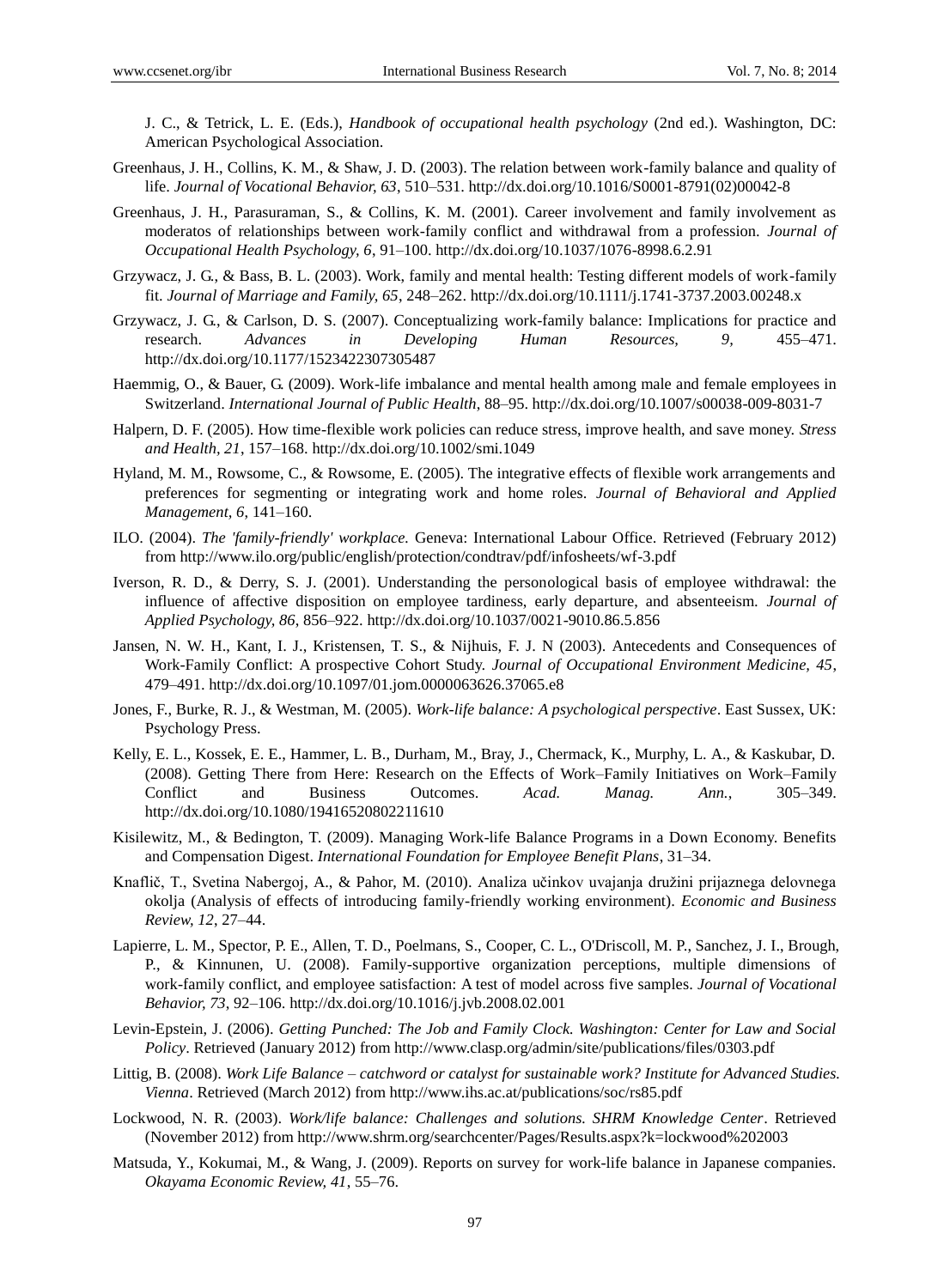- Matthews, R. A., Bulger, C. A., & Barnes-Farrell, J. L. (2010). Work social supports, role stressors, and work-family conflict: The moderating effect of age. *Journal of Vocational Behavior, 76*, 78–90. http://dx.doi.org/10.1016/j.jvb.2009.06.011
- McGuire, J. F., Kenney, K., & Brashler, P. (2010). *Workplace flexibility 2010.* Flexible Work Arrangements: The Fact Sheet. Northern University, Bouve College of Health Sciences. Retrieved (October 2011) from http://workplaceflexibility2010.org/images/uploads/FWA\_FactSheet.pdf
- McMillan, H. S., Morris, M. L., & Atchley, E. K. (2011). Constructs of the Work/Life interface: A Synthesis of the Literature and Introduction of the Concept of Work/Life Harmony. *Human Resources Development Review, 10*, 6–25. http://dx.doi.org/10.1177/1534484310384958
- Michael, J. S., Mitchelson, J. S., Pichler, S., & Cullen, K. L. (2010). Clarifying relationships among work and family social support, stressors, and work-family conflict. *Journal of Vocational Behavior, 76*, 91–104. http://dx.doi.org/10.1016/j.jvb.2009.05.007
- Ministry of Community Development, Youth and Sports MCYS. (2004). *Singapore Family Friendly Employer Award Presentation*. Retrieved March, 2012 from http://app1.mcys.gov.sg/PressRoom/SingaporeFamilyFriendlyEmployerAwardPresentat.aspx
- Morgan, L. R., Marschke, E., & Segal, S. (2009). *Work Life Balance a Contemporary Topic: How do Marketing Practitioners Deal with Organizational Support Issues?* The Academy of Business Disciplines Publication. Retrieved May, 2013 from http://www.researchgate.net/publication/228473242\_Work\_Life\_Balance\_a\_Contemporary\_Topic\_How\_do \_Marketing\_Practitioners\_Deal\_with\_Organizational\_Support\_Issues
- Nelson, C. C., Li, Y., Sorensen, G. & Berkman, L. F. (2012). Assessing the Relationship between Work-Family Conflict and Smoking. *American Journal of Public Health, 9*, 1767–1772. http://dx.doi.org/10.2105/AJPH.2011.300413
- Obadić, A., & Aristovnik, A. (2011). Relative efficiency of higher education in Croatia and Slovenia: an international comparison. *Amfiteatru Economic, 30*, 362–376.
- OECD. (2008). *Babies and Bosses: Balancing Work and Family Life. OECD Observer*. Retrieved January, 2012 from http://www.oecd.org/dataoecd/12/2/34566853.pdf
- Parasuraman, S., & Greenhaus, J. H. (2002). Toward reducing some critical gaps in work-family research. *Human Resource Management Review, 12*, 299–312. http://dx.doi.org/10.1016/S1053-4822(02)00062-1
- Peduzzi, P., Concato, J., Kemper, E., Holford, T. R., & Feinstein, A. R. (1996). A Simulation Study of the Number of Events per Variable in Logistic Regression Analysis. *J. Clin Epidemiol, 49*(12), 1373–1379. http://dx.doi.org/10.1016/S0895-4356(96)00236-3
- Saltzstein, A. L., Ting, Y., & Salzstein, G. H. (2001). Work-family balance and job satisfaction. *Public Administration Review, 61*, 452–466. http://dx.doi.org/10.1111/0033-3352.00049
- Sands, J., & Harper, T. (2004). Family-friendly benefits and organizational performance. *Business Renaissance Quarterly, 2*, 107–126.
- Schmiedel, V. (2011). *Izgorelost/Burnout: ko nas delo, družina in vsakdanjih izčrpavajo*. Maribor: Mettis Bukvarna.
- Sieger, C. P., & Wiese, B. S. (2009). Social support from work and family domains as an antecedent of moderator of work-family conflict. *Journal of Vocational Behavior, 75*, 26–37. http://dx.doi.org/10.1016/j.jvb.2009.03.001
- SURS. (2009). *SI - STAT podatkovni portal Statističnega urada Republike Slovenije*. Retrieved March, 2012 from http://pxweb.stat.si/pxweb/dialog/statfile2.asp
- SURS. (2010). *SI - STAT podatkovni portal Statističnega urada Republike Slovenije.* Retrieved March, 2012 from http://pxweb.stat.si/pxweb/dialog/statfile2.asp
- Švab, A. (2007). Combining Work and Family Life in Slovenia: An Ethic of care perspective for normative policy analysis. *Društvena istraživanja, 16*(4-5), 965–987.
- Tariq, A., Aslam, H. D., Siddique A., & Tanveer, A. (2012). Work-life Balance as a Best Practice Model of Human Resource Management: A Win-Win Situational Tool for the Employees and Organizations. *Mediterranean Journal of Social Sciences, 3*, 577–585.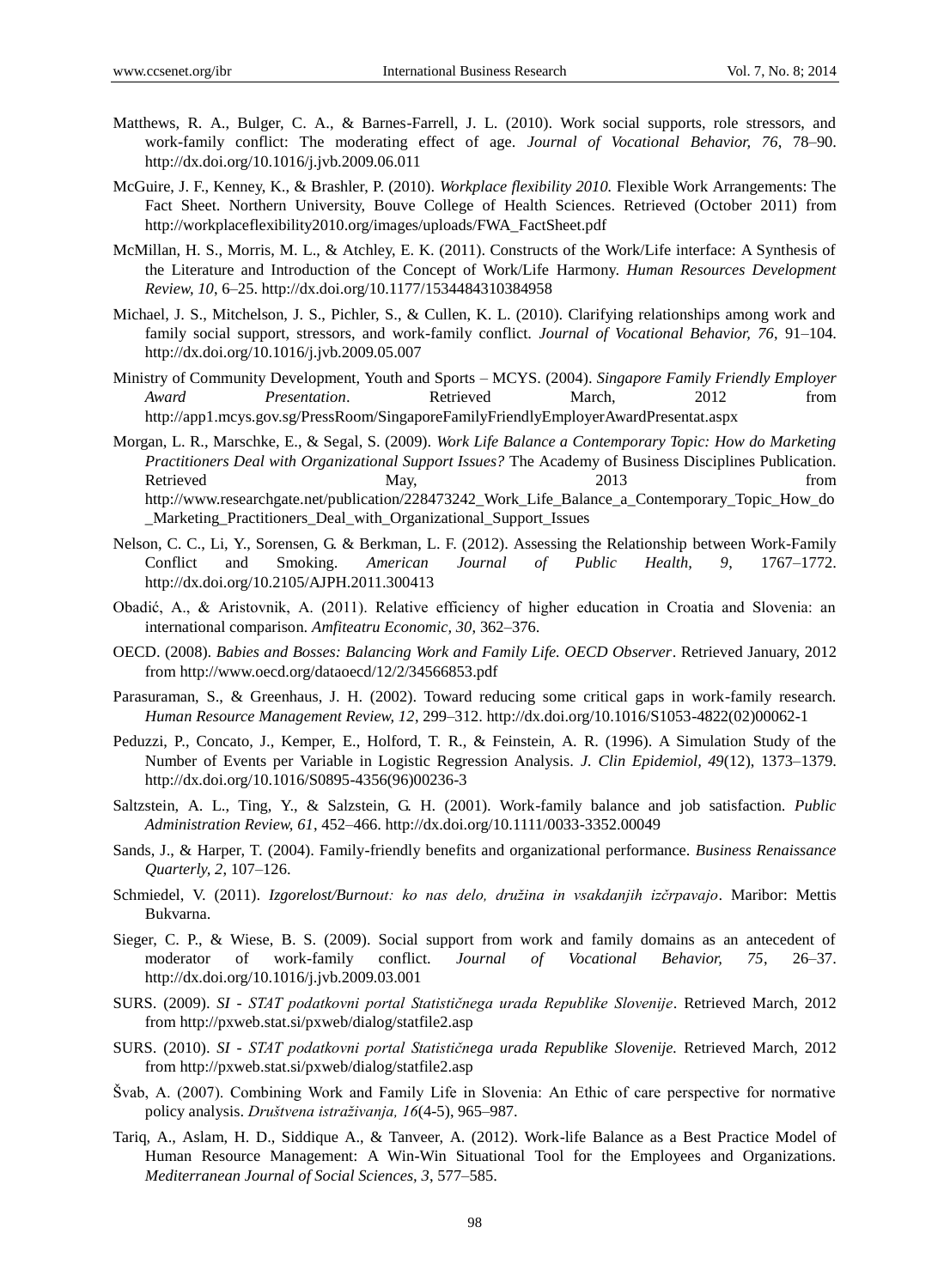- Taylor, R. (2003). *The Future of Work-Life Balance. Economic & Social Research Council*. Retrieved April, 2012 from http://www.esrc.ac.uk/\_images/future\_of\_work\_life\_balance\_tcm8-13554.pdf
- The Lattice group. (2010). *The Lattice talks. Work-Life balance. An issue book*. Retrieved September, 2011 from http://www.nifi.org/stream\_document.aspx?rID=10816&catID=15&itemID=10813&typeID=8
- Thévenon, O. (2008). *Family policies in Europe: available databases and initial comparisons.* Vienna: Yearbook of Population Research 2008. Retrieved (April 2011) from http://epub.oeaw.ac.at/0xc1aa500d\_0x001c9ea5.pdf
- Ueda, Y. (2012). The Effects of the Perception of Work-life Balance on Acceptance of Work Arrangement Requests. *International Business Research, 5*, 24–33. http://dx.doi.org/10.5539/ibr.v5n8p24
- Valcour, M. (2007). Work-based resources as moderators of the relationship between work hours and satisfaction with work-family balance. *Journal of Applied Psychology, 92*, 1512–1523. http://dx.doi.org/10.1037/0021-9010.92.6.1512
- Whittard, J., & Burgess, J. (2007). Working-time flexibility and full-time work in retail banking organisation. *Labour & Industry, 17*(3), 119–141. http://dx.doi.org/10.1080/10301763.2007.10669354
- Work & Family Connection. (2005). *The Most Important Work-Life-Related Studies*. Retrieved November, 2012 from http//www.workfamily.com
- Žaucer Šefman, B. (2007). *Gradivo za medije razvojnega partnerstva Mladim materam/družinam prijazno zaposlovanje*. Zavod Ekvilib.

#### **Notes**

Note 1. SURS 2009.

Note 2. SURS 2010, Economically active population.

### **Appendix**

Appendix A. Testing differences between expressiveness of pairs of consequences among employers (Wilcoxon's test)

|                                                                                          | Z                     | P value |
|------------------------------------------------------------------------------------------|-----------------------|---------|
| Feeling of overwork/burnout – stress                                                     | $-2.177$ <sup>a</sup> | .030    |
| $Conflicts - stress$                                                                     | $-14.929^{\rm b}$     | .000.   |
| Conflicts – lengthy sick leave due to chronic illnesses                                  | $-1.069$ <sup>a</sup> | .285    |
| Lengthy sick leave due to chronic illnesses – frequent acute illnesses                   | $-23.036^a$           | .000    |
| Increased employee satisfaction and productivity – reduced absenteeism due to sick leave | $-13.191^{b}$         | .000    |
| Improved commun. between employees – increased employee satisfaction and productivity    | $-3.352^b$            | .001    |
| Greater loyalty to the organisation – improved communications between employees          | $-5.955^{\rm b}$      | .000.   |
| Improved image of the organisation $-$ greater loyalty to the organisation               | $-4.691b$             | .000    |

Appendix B. Testing differences between expressiveness of pairs of consequences among employees (Wilcoxon's test)

|                                                                                       | Z                      | P value |
|---------------------------------------------------------------------------------------|------------------------|---------|
| Feeling of overwork/burnout – stress                                                  | $-0.956^{\circ}$       | .339    |
| $Conflicts - stress$                                                                  | $-0.996^{\rm b}$       | .319    |
| Conflicts – lengthy sick leave due to chronic illnesses                               | $-18.207$ <sup>a</sup> | .000.   |
| Lengthy sick leave due to chronic illnesses – frequent acute illnesses                | $-15.025^{\rm b}$      | .000.   |
| Improved commun. between employees – increased employee satisfaction and productivity | $-2.495^{\rm b}$       | .013    |
| Greater loyalty to the organisation – improved communication between employees        | $-17.373^{b}$          | .000    |
| Improved image of the organisation $-$ greater loyalty to the organisation            | $-2.007b$              | .045    |
| Improved communication between employees – reduced absenteeism due to sick leave      | $-13.789$              | .000.   |